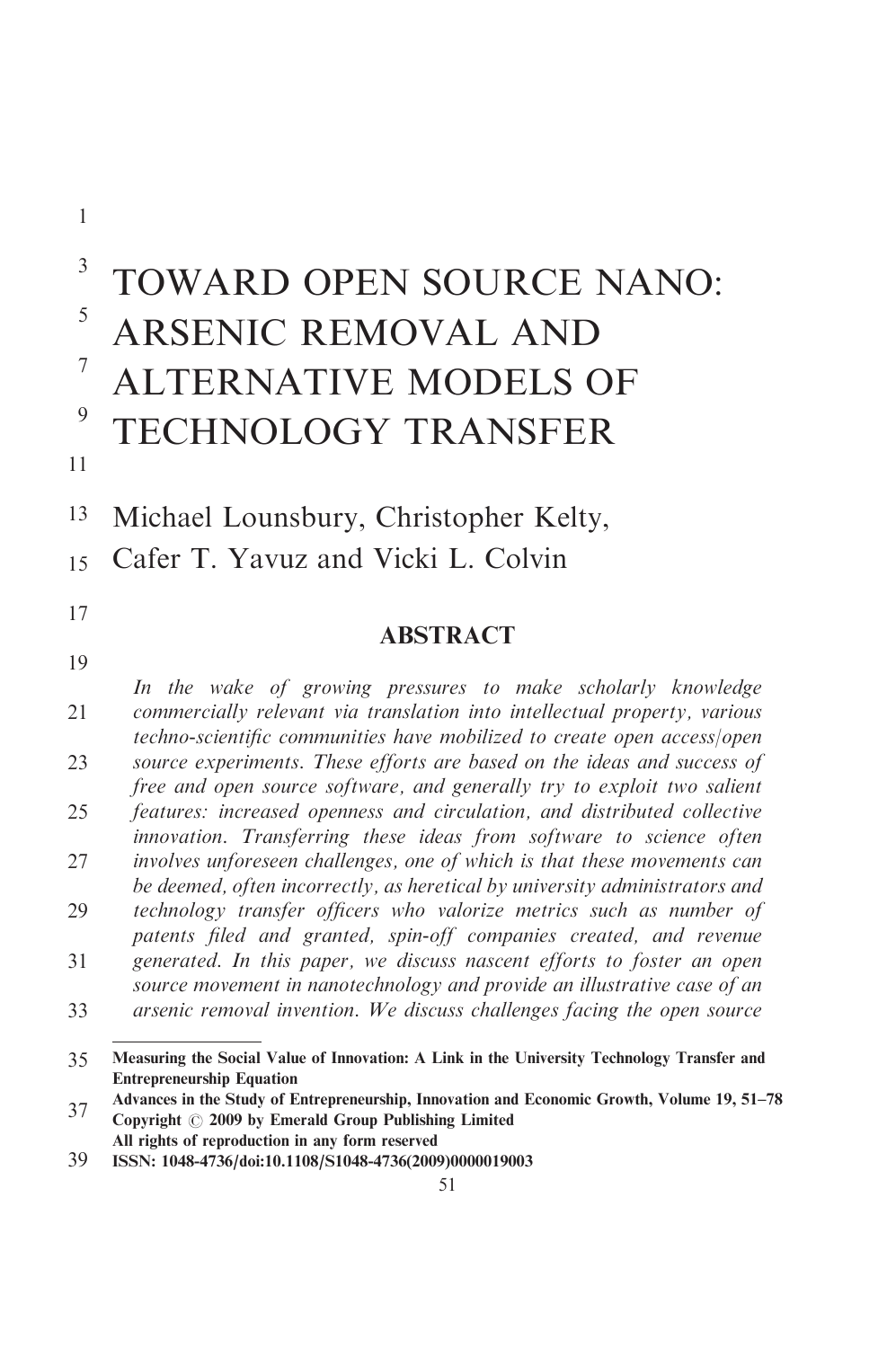nano movement that include making a technology widely accessible and the associated politics of metrics. 1

- 3
- 5

How scientific knowledge is created, translated into innovative technologies, and used to enhance the welfare of economy and society are core issues facing policy makers, government officials, community leaders, as well as administrators in universities, research institutes, and corporations. Over the past couple of decades, observers and scholars of innovation systems have noted that the social organization of innovation has shifted away from the linear development model (i.e., the creation of basic science in academia enabling technology development in industry) to a much more interpenetrated model of techno-science that is marked by hybridized arrangements and bidirectional flows between university and industry (Rhoten & Powell, 2007; Kline & Rosenberg, 1986). This has been catalyzed by the rise of biotechnology and legislation such as the Bayh-Dole Act that allowed University ownership of inventions created using federal research funds (see Mowery, Nelson, Sampat, & Ziedonis, 2004), leading to the increased penetration of commercial interests and pressures into the sacred halls of academia (e.g., Slaughter & Leslie, 1999; Slaughter & Rhoades, 2004; Vallas & Kleinman, 2007; Mirowski & Sent, 2002). These developments have dovetailed with the more general rise of neoliberal policies and thought throughout much of the developed and developing world, leading to the valorization of market logics in many societal spheres (McMichael, 1996). In academia, the growing allure of intellectual property and private funding has, in turn, led to a breakdown of the line demarcating public science and proprietary control of inventions via intellectual property. Most research universities have a technology transfer office (TTO) and formal policies that mandate that scientists are to report all inventions to those offices. In turn, TTOs aim to generate revenue for the university via licensing of patents and the creation of spin-out entrepreneurial ventures. As a result, TTO effectiveness and success is assessed based on metrics such as number of patents filed and granted, number of patents licensed, spin-off companies created and overall revenue generated. Despite the growing efforts of university administrators to valorize such metrics, the reality is that most TTOs have great difficulty generating enough revenue to support their operations, let alone contribute to university coffers (see Trune & Goslin, 1998). More generally, the move toward rationalization, monitoring, and ''audit culture'' has been identified within the university as one 7 9 11 13 15 17 19 21 23 25 27 29 31 33 35 37 39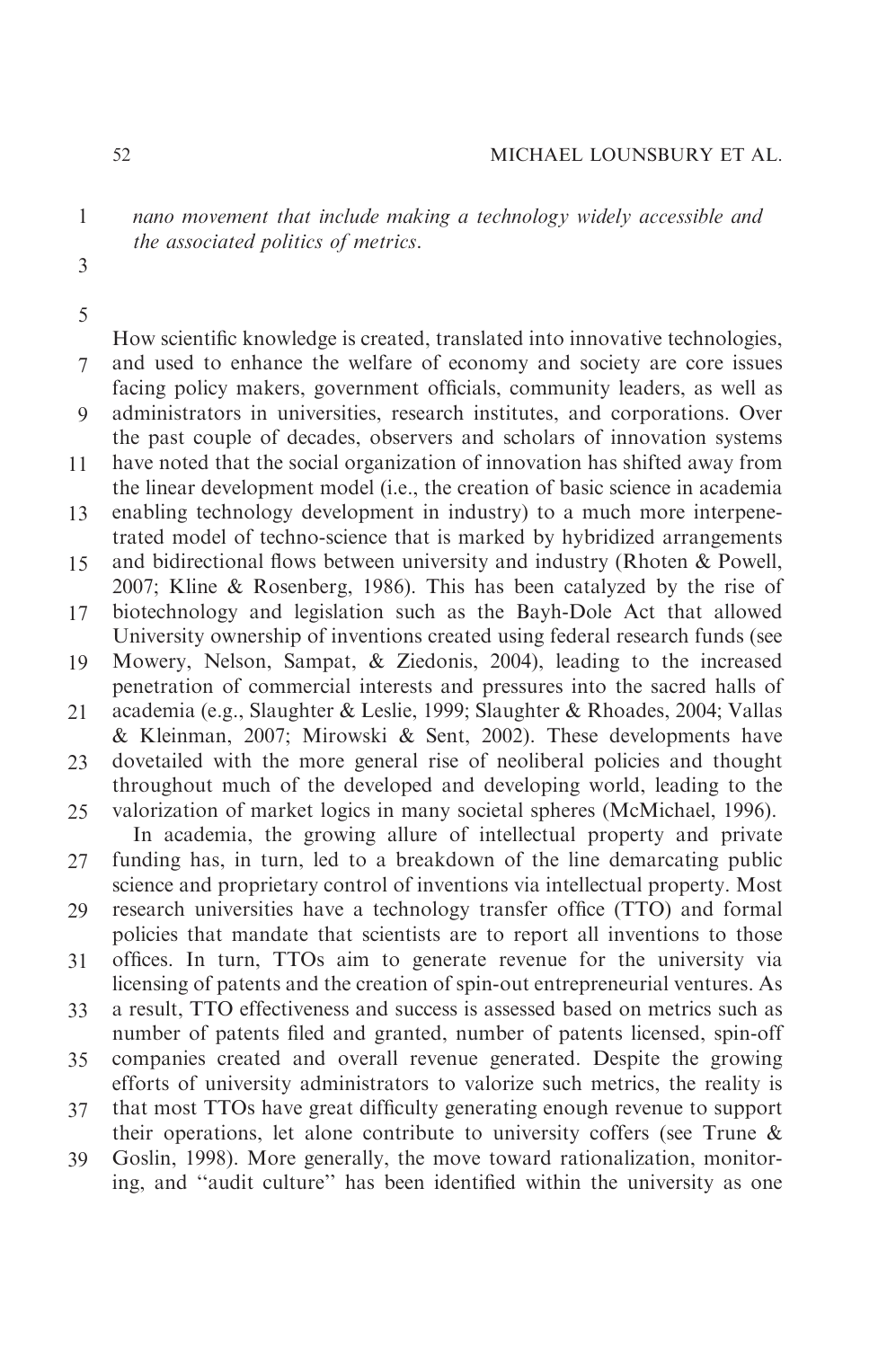- reason for the displacement of a commitment to a public-oriented mission (Strathern, 2000). 1
- In addition, there is growing disquiet regarding the historic openness of academic science and technology and the ability of the general public and 3
- marginalized people to access its insights to solve localized problems (e.g., see Sampat, 2003). For instance, some have claimed that patents, in areas 5
- such as the life sciences, have inhibited innovation (Heller & Eisenberg, 1998), information sharing among researchers (e.g., Eisenberg, 1996; but 7
- see Walsh, Cohen, & Arora, 2003 and Walsh, Cho, & Cohen, 2005), and productive university–industry relationships (Leaf & Burke, 2005). 9
- In addition, the valorization of market logics threatens to limit efforts in directions that might have high social value but less commercial potential, 11
- such as in the development of medicines and solutions to problems in geographic areas with large populations and high rates of disease and 13
- poverty. Rhoten and Powell (2007) remark that: 15
- Traditionally, university settings explored arenas that industry did not pursue. But in the absence of market incentives, it is not obvious where knowledge generation for the public interest and social good may emerge in areas such as vaccines or low-cost technologies. In some circumstances, new models of public and proprietary science have fostered the development of first-to-the-world medicines and affordable communications technologies, but in other realms, such as renewable energy, widely available 17 19 21
- breakthroughs have not been forthcoming.
- Such longer-term distributional consequences of private models of scientific innovation becoming hegemonic over more public domain models 23
- have deservedly opened up scrutiny into these issues. Civil society organizations such as the ETC Group, Greenpeace, Friends of the Earth, 25
- and the Pesticide Action Network have stressed the importance of taking inequalities (e.g., North/South divide) into account when assessing how 27
- science can benefit society. Such organizations may be characterized as techno-skeptics, deploying different cultural framings (Lounsbury & Glynn, 29
- 2001) than techno-optimists or techno-realists (see ETC, 2005). Technooptimists tend to be functionalists in the sense of believing in the utility of 31
- technological development to contribute to societal growth and development without much downside – it is generally viewed that industry and 33
- scientists are trustworthy actors that can voluntarily handle risks (e.g., toxicity of chemicals and materials) in a responsible way (recall the 35
- Responsible Care program in the US Chemical Industry). Techno-realists believe that technology can contribute to ''pro-poor'' 37
- applications such as solar power, water clean-up, or cheap vaccines, but requires ''upstream engagement'' to enable broader societal participation 39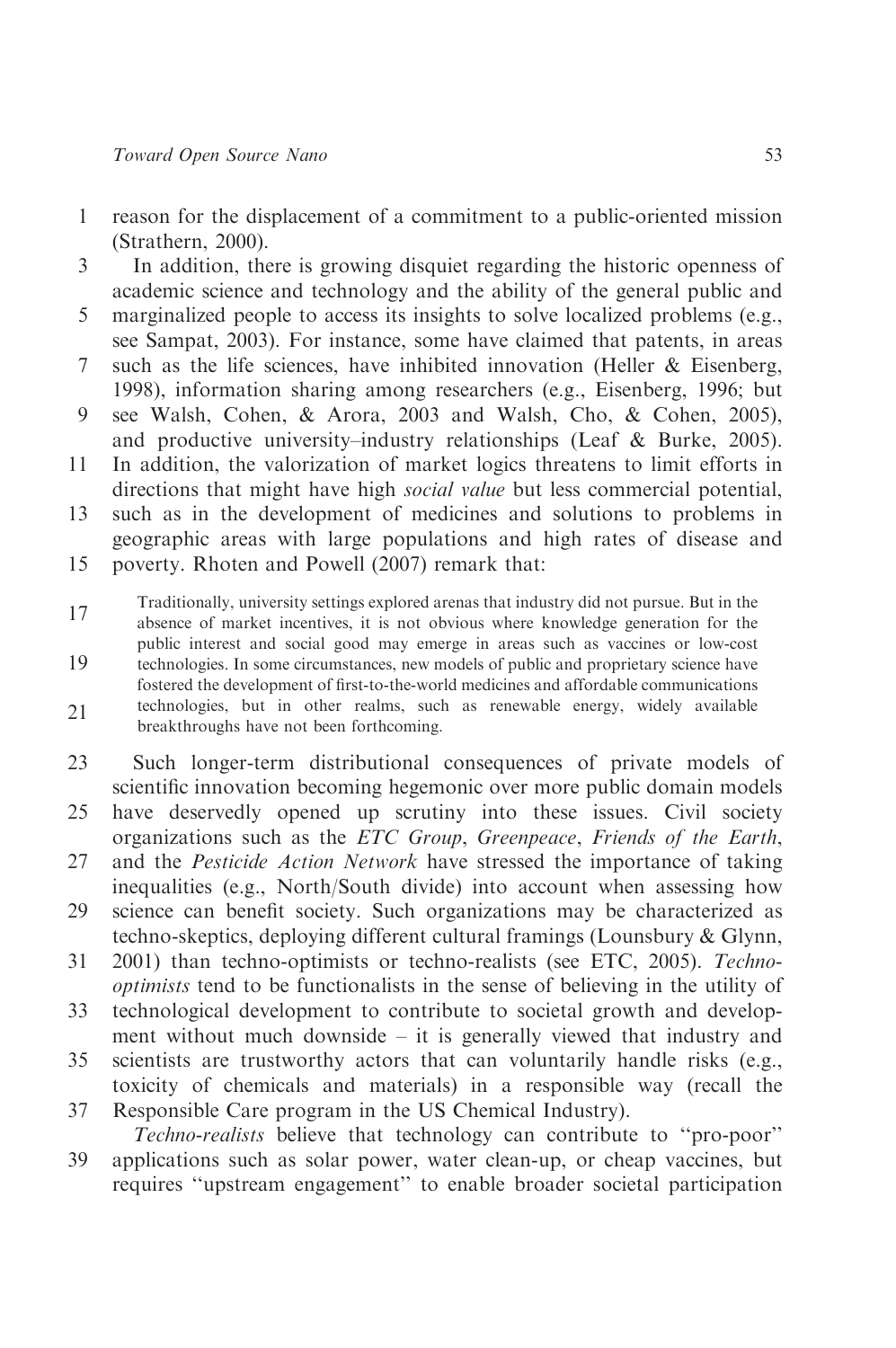and oversight with regard to the development and governance of technology (see Wynne, 1995; Guston & Sarewitz, 2006). Techno-skeptics put justice 1

- ahead of technology and are wary of overpromising technological advance and ignoring the history of unintended consequences of nuclear, biotech, 3
- and chemical technologies. These techno-skeptics view technology as inextricably bound up in power relations – enhancing the wealth and 5
- control of elites and Western corporations while failing to adequately address core issues of poor peoples (see Frickel & Moore, 2006 on the 7
- variegated politics of science and technology). Many techno-skeptics are organized as social movement organizations that try to influence public 9
- policy, regulations, and discourse. While some are more radical than others, calling for a moratorium on nanotechnology development (e.g. Bill Joy), 11
- others are more pragmatic and work with techno-realists to construct progressive alternatives to the prevailing commercial logic that dominates 13

nanotechnology policy. 15

These disparate views of technological development and the growing commercialization in science do not map easily onto science, industry, and civil society. Many scientists and engineers in different fields may consider 17

- themselves techno-skeptics or techno-realists, whereas many civil society actors can be techno-optimists with respect to information and commu-19
- nication technology, but skeptics with respect to genetically modified organisms or nanotechnology. Thus, it is not surprising that alternative 21
- possibilities for the governance of techno-scientific development have emerged both within universities and beyond them. Perhaps the most 23
- influential alternative model has been free and open source software  $\overline{\mathbf{A}U}$ (FOSS), which has inspired scientists and other scholars beyond the domain 25
- of software to mobilize countermovements (e.g., Everts, 2006; Rai, 2005). For instance, Creative Commons was created in 2001 to give authors more 27
- flexible control over licensing and use of copyrighted creative works while maximizing public access. Members of Creative Commons subsequently 29
- created Science Commons in 2005 to remove unnecessary legal and technical barriers to scientific collaboration and innovation. ''Built on the promise of 31
- Open Access to scholarly literature and data, Science Commons identifies and eases key barriers to the movement of information, tools and data 33
- through the scientific research cycle'' (http://sciencecommons.org/, October 3, 2007). 35
- In other areas of science, most notably biology, there have been small moves toward applying alternative models. Within the corporate pharma-37
- ceutical world, the single nucleotide polymorphisms (SNPs) Consortium is often heralded as one example of a limited form of sharing that enables 39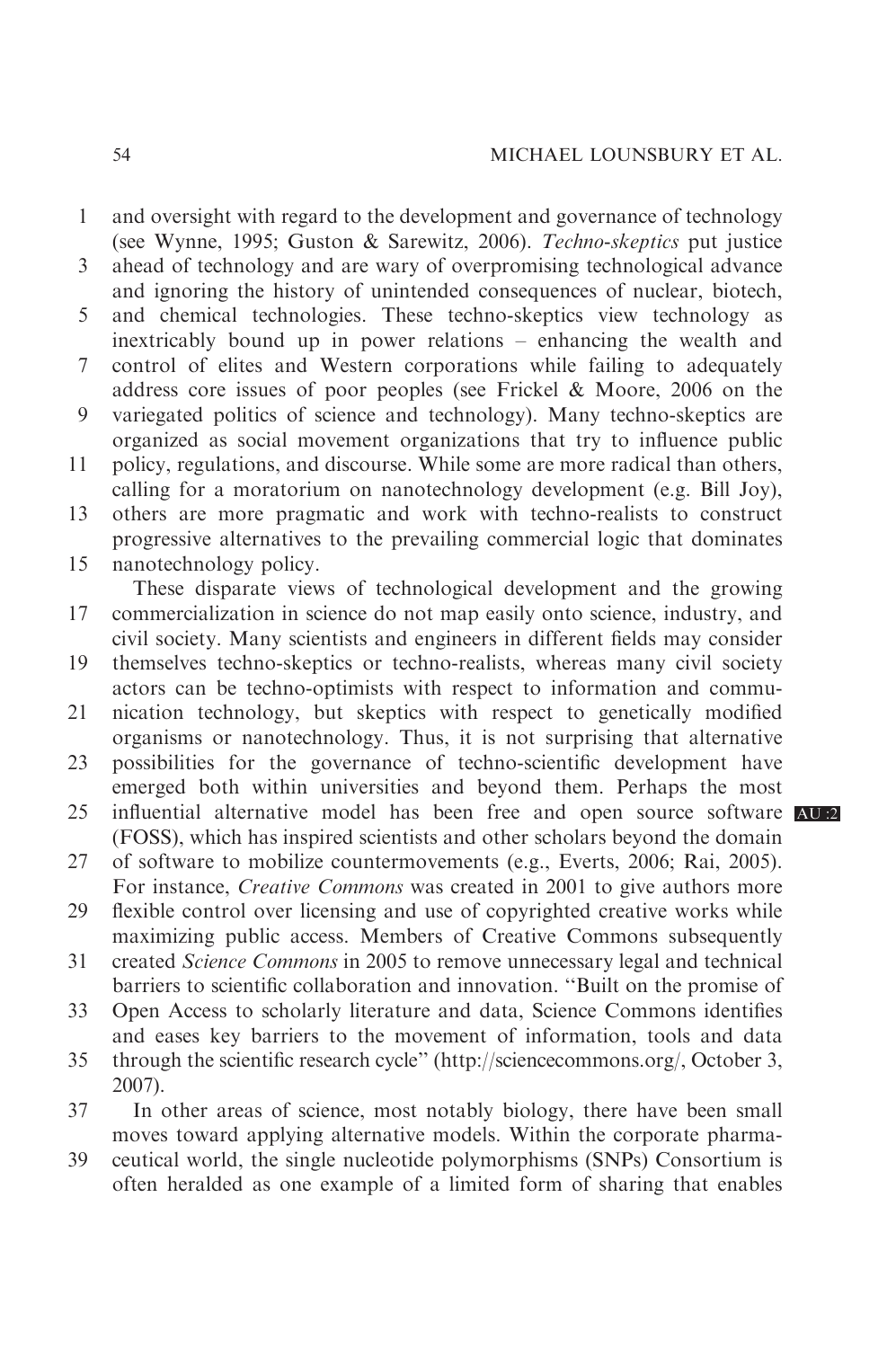- innovation (Sachidanandam et al., 2001). In 1996, Nobel Prize winning biologist Sydney Brenner created the Molecular Sciences Institute in 1
- Berkeley as an independent, nonprofit research laboratory that combines genomic experimentation with computer modeling. Recently, Molecular 3
- Sciences has identified itself as an actor in the open source biology movement devoted to publishing its results in the open access literature and 5
- offering freely available data, reagents, and methods to researchers. OpenWetWare and the Biobricks (http://openwetware.org and http:// 7
- www.biobricks.org/ respectively) foundation at MIT are part of an effort to make the field of ''synthetic biology'' open source through the sharing of 9
- laboratory methods and the creation of a registry of ''standardized parts'' for doing engineering with biological parts. Similar initiatives include 11
- Synaptic Leap and the *Institute of OneWorld Health*. In addition, various banking and professional organizations also have begun to consider open 13
- source-inspired alternatives such as GenBank and Chemists Without Borders. Members of such communities believe that open source approaches can 15
- enable complex problem solving in areas where narrow profit-driven research is seen to have failed (Kepler et al., 2006). 17
- In this paper, we document some nascent efforts to create and catalyze an open source nanotechnology movement – OS Nano (see http://open-19
- sourcenano.net) that seeks to open up the process of experimentation in nanotechnology by finding ways to ''vernacularize'' the high-tech, expensive 21
- practices conducted in the lab. Over the past two decades, nanotechnology has emerged as a critical area for scientific and commercial development, 23
- driven both by the scientific community and industry, and also national governments around the globe. The field of potential applications in 25
- nanotechnology, supported by a wide panoply of actors (optimist, realist, and skeptic), ranges from key technological advances for national defense 27
- to transformative social and economic applications. The nano race was prominently kicked off with the National Nanotechnology Initiative 29
- authorized by President Clinton in 2000. Seeded with \$500 million in 2001, the US government has continued to increase the pot, reaching the \$1 31
- billion threshold by 2005. Western Europe and Japan also invest hundreds of millions of dollars every year. 33
- The prefix ''nano'' indicates that research and application are focused on innovations at the nanometer scale – a billionth of a meter  $(1/75,000$ th the 35
- width of a human hair). What makes research in this area innovative is not just that it is small, but that at this scale, materials exhibit properties that 37
- they don't at human scales. Gold, for instance, can appear red when it is less than 100 nm in size. Most researchers in nanotechnology have some kind of 39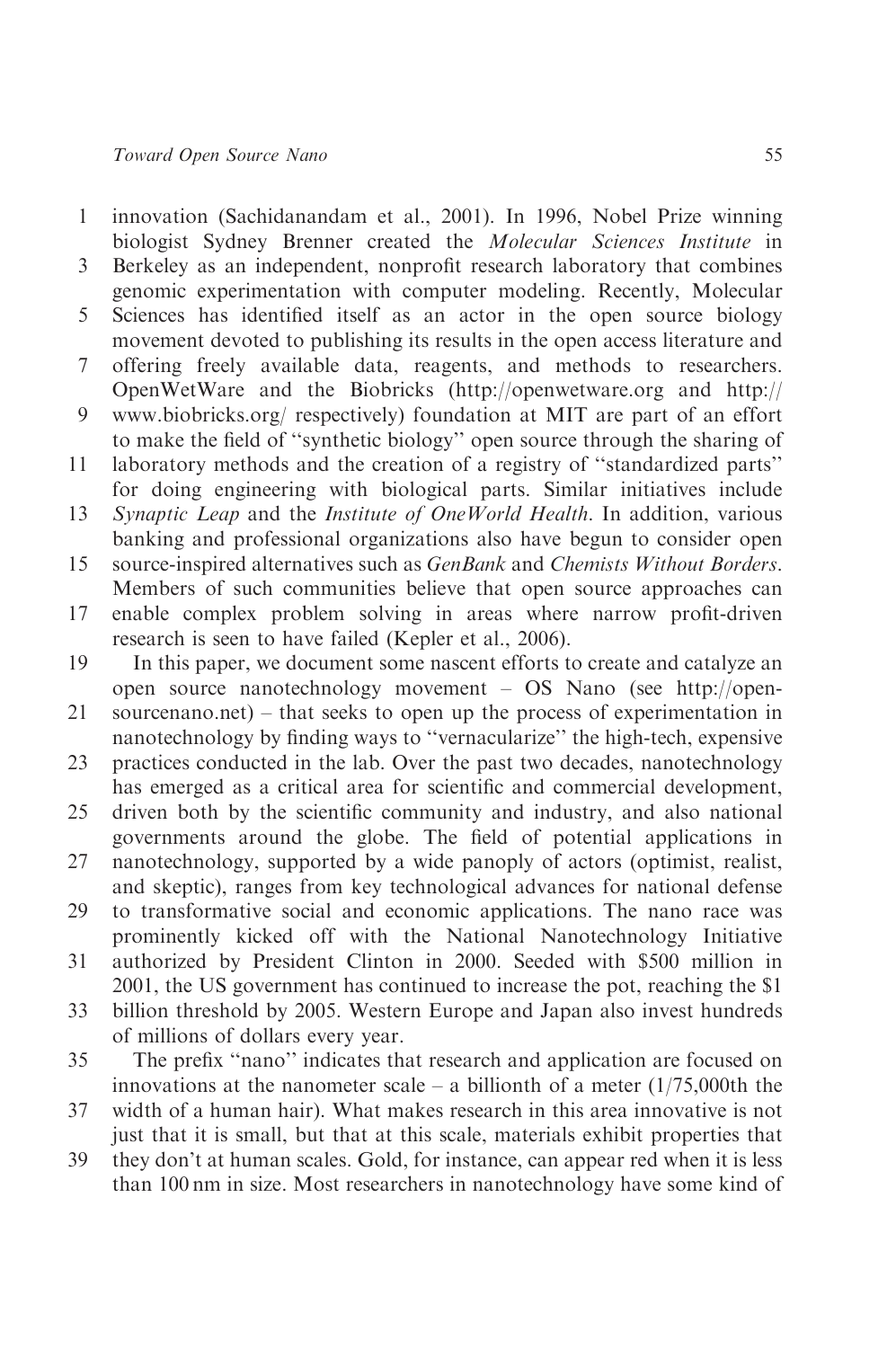- engineering interest they are interested in harnessing the properties of these materials to do something, rather than simply seeking to understand 1
- them. The US National Nanotechnology Initiative defines nanotechnology not just as the study of these properties, but their exploitation as well (http:// 3
- www.nano.gov/html/facts/whatIsNano.html). Essential to this mission are a wide range of disciplines, tools, and approaches, drawing upon knowledge 5
- in physics, chemistry, chemical engineering, biology, biological engineering, environmental science, environmental engineering, medical research, mole-7
- cular biology, electrical engineering, surface science and surface chemistry, and materials science. Commercial interest in nanotechnology has driven 9
- many of the current applications that extend existing commercial research areas such as more durable tennis balls, lighter and stronger tennis rackets 11
- and golf clubs, stain-resistant clothing, wear-resistant tires, cosmetics and sunscreens. The Project on Emerging Nanotechnologies sponsored by the 13
- Woodrow Wilson Center for Scholars has catalogued over 500 manufacturer-identified nanotechnology-based consumer products currently on the 15
- market (see http://www.nanotechproject.org/44). Techno-optimists promulgate dramatic, visionary narratives of nano-17
- technological potential such as space elevators (cables made of carbon nanotubes that stretch into space) (Pugno, 2006), tiny robots that enter the 19
- body to attack tumors or clean up the environment, and computers made entirely of nanoscale components. As part of this techno-optimistic imagery, 21
- key technology policy-makers across the globe have additionally emphasized that such nanotechnology developments will provide a powerful engine 23
- for economic growth that will benefit all peoples (e.g., Roco & Bainbridge, 2001; see Berube, 2006 for a somewhat critical view on nanotechnology 25
- hype). Techno-skeptics have suggested other kinds of visionary uses, such as materials for water treatment and soil remediation, cheap noninvasive 27
- diagnostics, and other uses that might contribute to the Millennium Development Goals of the UN (Salamanca-Buentello et al., 2005). Techno-29
- realists are interested in all possibilities, but focus more on the pathways by which technologies get developed for use. 31
- From a techno-realist perspective, if nanotechnologies are to really contribute to the enhancement of societal welfare across the rich/poor and 33
- North/South divides, while also helping to facilitate economic growth and development more broadly, it is important to evaluate the various 35
- mechanisms by which such seemingly conflicting goals might be balanced. As alluded to earlier, a profit maximization focus at the inventor level 37
- currently provides the dominant model for policy and governance. However, such a model rewards primarily those applications that can 39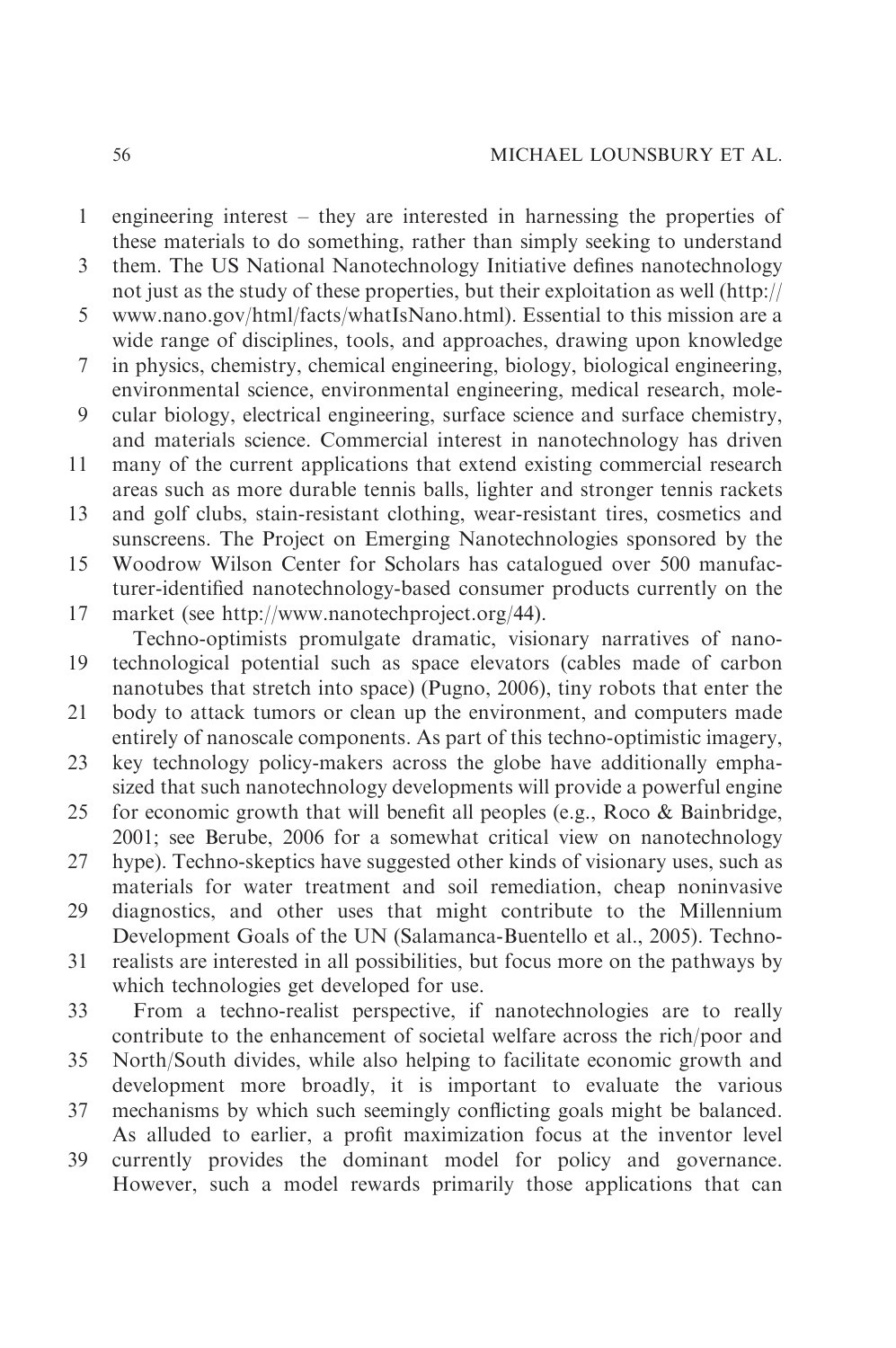- drive metrics of commercial return and intellectual property rights acquisition. 1
	- While the commercial model does not preclude the possibility of

- economic gain from socially beneficial uses, the metrics and models of profit and IPR force them to focus there. An open source approach provides an alternative model and set of mechanisms that emphasizes collective 5
- benefits and goals. At a very basic level, open source models reward re-use they reward people whose ideas and technologies are most widely used by 7
- distributing credit and attribution to the individuals who create and contribute. This re-distribution of social capital and reputation is often 9
- sufficient incentive to participate, and the widespread use of an idea is seen as a metric of its success (Weber, 2005; Feller, Fitzgerald, Hissam, & 11
- Lakhani, 2005). The current reality, however, is that since profit-maximizing models of nanotechnology are dominant, alternative approaches will have 13
- little impact unless they are voiced, adequately theorized, and articulated with well understood and accepted metrics. 15
- Open source possibilities are important in the context of nanotechnology because such an approach can help focus more directly on goals such as 17
- regional economic growth or innovativeness, as well as use value of technology by peoples near and far. This is in contrast to *exchange value* metrics 19
- such as patents awarded, start-ups created, and revenues generated that dominate current university TTO thinking and are rooted in the inventor– 21
- entrepreneur model of profit maximization (see Mars, Slaughter, & Rhoades, Forthcoming). While the profit-maximization model can also contribute to 23
- the achievement of collective outcomes, it is unclear if it is the best model, or at least whether it is the only model that should be utilized. In fact, it may be 25
- that a stringent IP focus may be appropriate for the development of some innovations, while open source approaches may be more efficacious for 27
- others. If we begin to understand better how to measure the social value of innovations, open source models could expand the range of how universities 29
- account for innovation success, enabling the accrual of credits for helping to improve the quality of life of impacted populations and, more broadly, society. 31 33

However, the open source model is not particularly well understood yet.

- In particular, the experimental use of the model in domains other than software, such as biology and nanotechnology, has only been systematically 35
- studied recently by one of the authors (Kelty, 2008). In the next section, we outline the components that make FOSS work, and show how they 37
- might be modulated for use in the general area of nanotechnology, including the limitations of doing so. We then present a case of a specific technology 39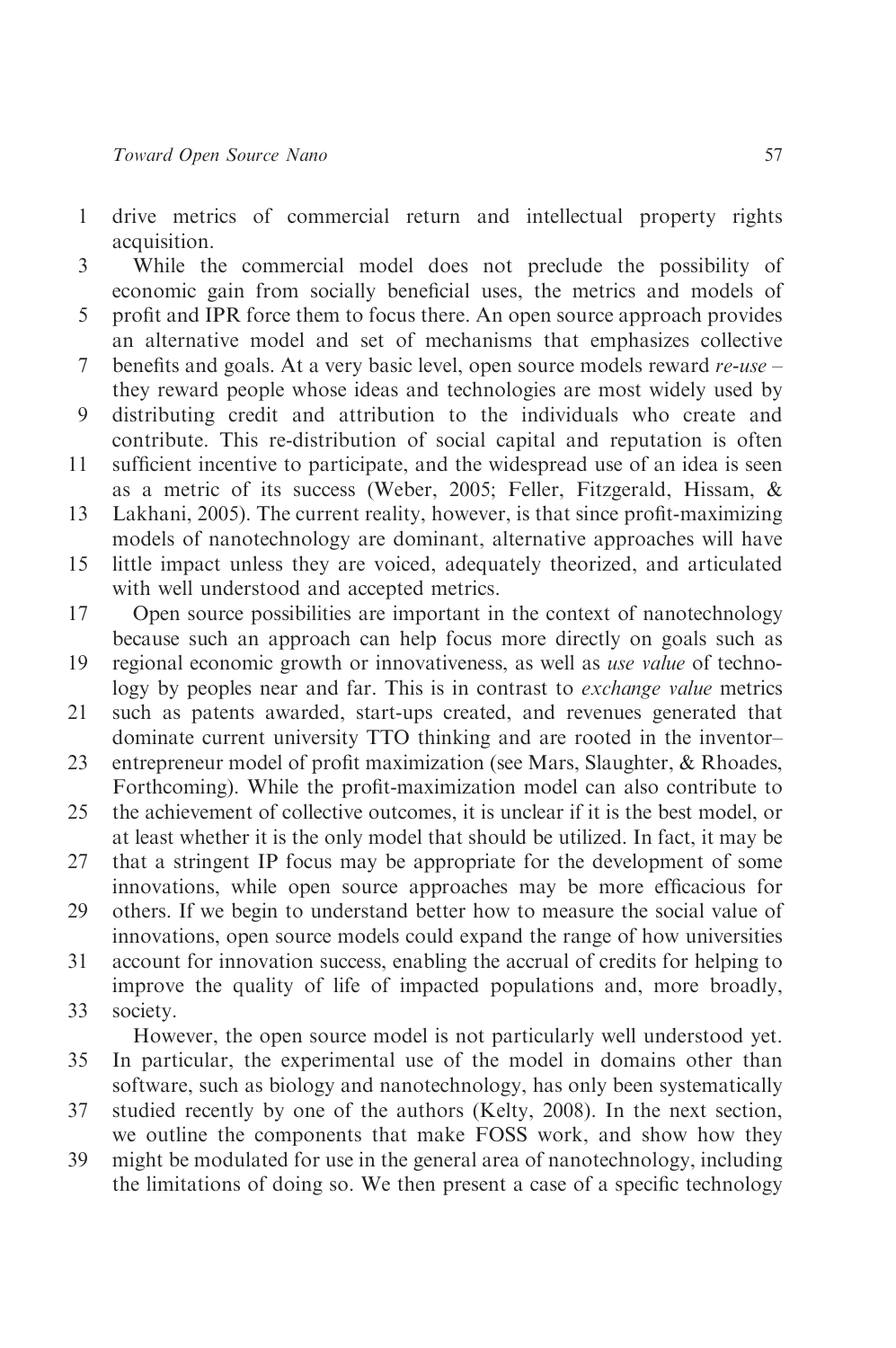- related to arsenic removal that was invented by chemists at Rice University, the first candidate for an open source nanotechnology project. We conclude 1
- with a discussion of the implications of open source nano techno-science for current policy and governance of university science and technology 3
- commercialization. 5
- 7

 $\overline{Q}$ 

- EXPLORING OPEN SOURCE SOFTWARE
- Current intellectual property systems are based on the premise that forms of IP such as patents provide crucial incentives for the production of useful and commercially relevant knowledge. However, the success of open source 11
- software has shown that the individual incentive model rooted in competitive individualism and profit maximization is not the only route to 13
- increasing innovation. These new experiments are rooted in collective approaches to knowledge creation that assume that the common resources 15
- produced do not get depleted by individual use. Knowledge commons, therefore, differ markedly from the kinds of commons that have historically 17
- been the focal point of scholarly discussions in economic and legal studies (see Murray & O'Mahony, 2007); commons such as pastures, forests, and 19
- fisheries where resources can be depleted through individual use, resulting in market failure – the classic ''tragedy of the commons'' (Hardin, 1968, 21
- see also Rose, 1986; Boyle, 2003). 23

FOSS is an exemplary case of a functioning commons that enables widespread availability by providing legally sound protections that create incentives for cumulative innovation and collective benefit, in contrast to 25

- narrow self-interest seeking behavior and aggregate resource depletion. A number of studies have explored the implications for theories of collective 27
- action and economic theory (Weber, 2005; Benkler, 2006; Lerner & Tirole, 2002). Here, however, we focus on the core practices of FOSS in order to 29
- understand in detail what makes it work: (1) shared source code, (2) a defining and standardized open infrastructure, (3) a set of legal tools for 31
- dealing with IP law, (4) a set of software tools for managing distributed collective work on source code, and (5) a social movement or ideology that 33
- gives meaning to the four other practices (Kelty, 2008). Each of these components is necessary for FOSS to function, but there can be a great deal 35
- of variation within them depending on the goals and people involved. These five components are described in more detail in this section, along 37
- with some speculations about how nanotechnology poses new challenges to the model, and how those challenges might be met by ''modulating'' the 39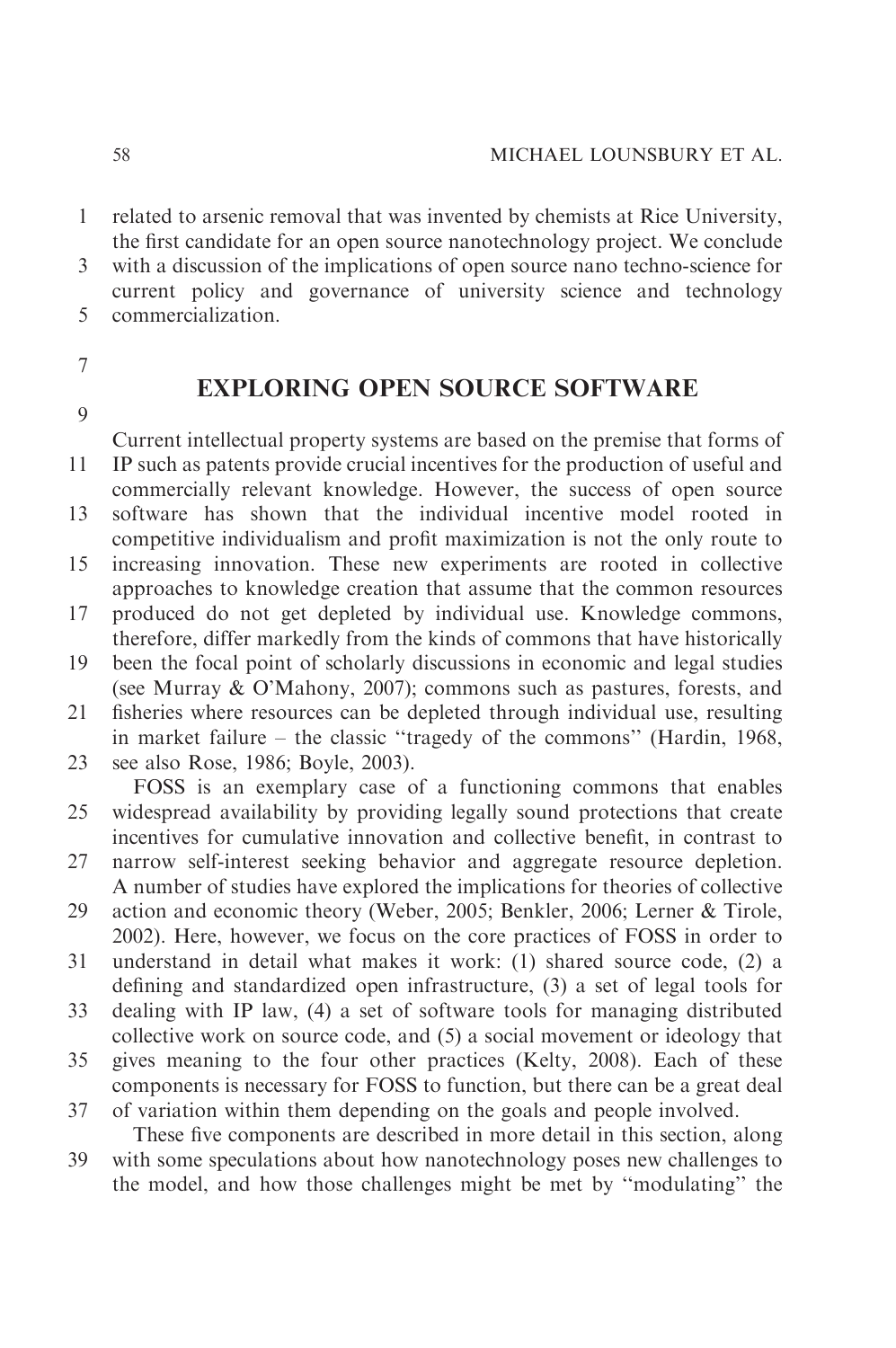- existing practices to see whether the principles and practices translate to new domains. Often modulating one component changes others; for instance, 1
- when "source code" no longer refers to software per se, but includes things like film or music or scientific data, it is often necessary to revisit the relevant 3
- licenses, the relevant infrastructures, and the relevant modes of collaboration in order to ask whether ''open source'' is possible in the same manner. 5
- 7

# Source Code is the Basis for FOSS

Source code is the human-readable version of the software, not the version that actually runs on a computer, which is compiled from the source code 11

and referred to as the binary or executable. Shared source code allows people in distinct locales, using similar machines to compile, install, read, change, 13

- and re-compile the software. Without such shared source code, users would share something they could not easily learn from or change, somewhat like 15
- sharing a piece of recorded music instead of a playable piece of sheet music. Needless to say, as in the case of playing music, changing and compiling 17
- source code requires a lot of skill; however, most FOSS users gain that skill precisely by downloading, studying, and experimenting with source code. A great deal of very high-quality source code has circulated for almost 19 21
- 30 years. Examples that predate FOSS include the UNIX operating system, upon which Linux was modeled, the TeX typesetting language, the LISP 23
- Programming language, all of which circulated with the source code intact,
- allowing people to examine and learn from it. Facilitating such forms of learning is a very common part of Internet culture as well, exemplified by the 25
- fact that a "View Source" command is standard in all browsers. By contrast, proprietary software vendors have always sought to keep 27
- source code secret because it represents their intellectual property, trade secrets, and sometimes the key to their competitive advantage. However, 29
- keeping source code secret necessitates employing a much larger staff of people, internal to a corporation, who can fix bugs, respond to user 31
- complaints, address new demands and needs, update and check the software as it goes through new versions, and so forth. In the FOSS model, such 33
- activities are often handled in a distributed fashion by the users themselves, under the theory that ''given enough eyeballs, all bugs are shallow'' 35
- (Raymond, 2001). 37

What is the source code of nanotechnology? Given that nanotechnology is an inherently interdisciplinary endeavor, there may be several answers to this question. In the domain of engineering, it may include designs, 39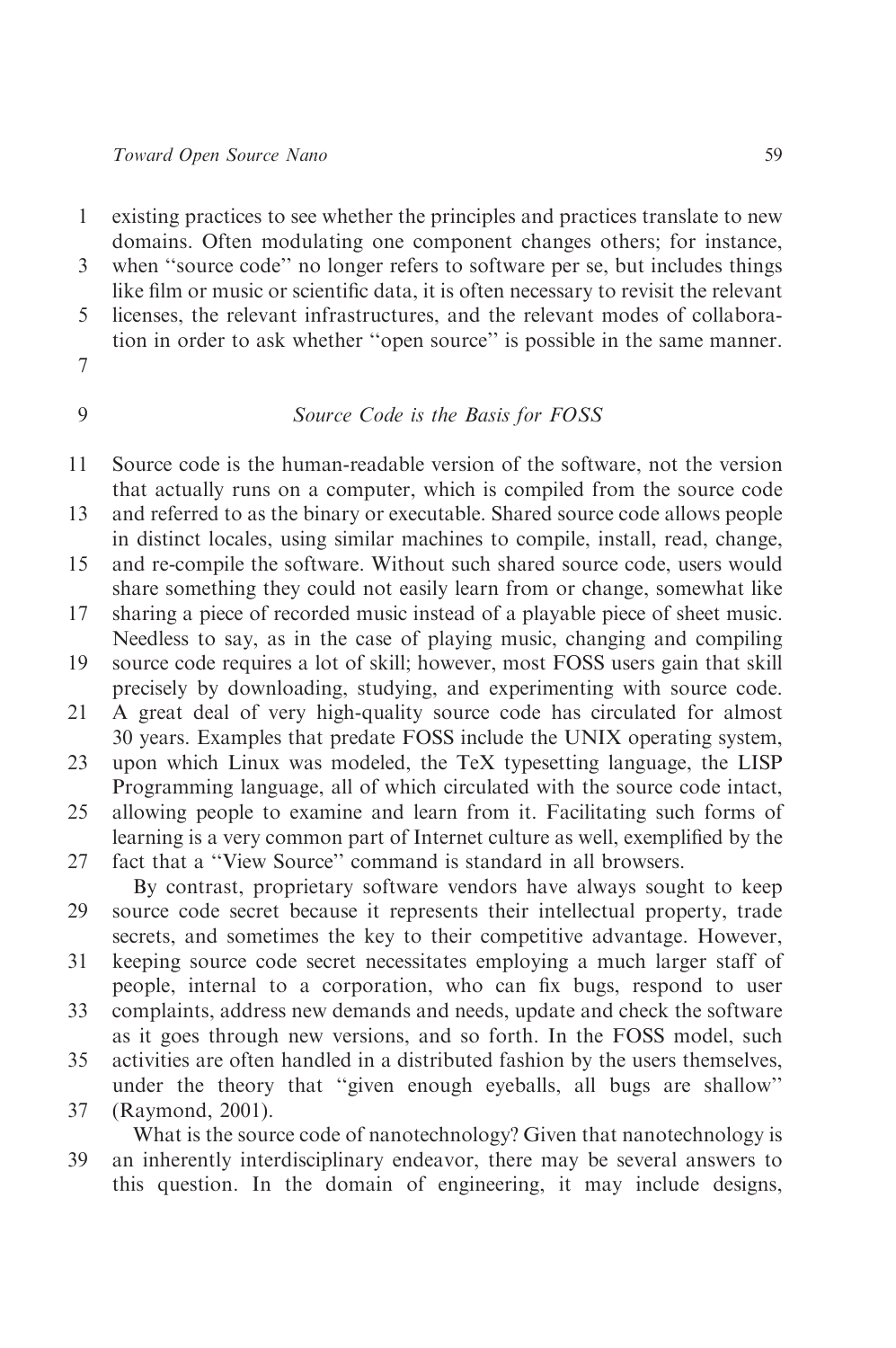- schematics, or actual source code for software related to an engineered material. In materials chemistry (the domain we explore in our case study), 1
- the source code is probably best understood as a recipe for the synthesis of a material – in particular, it is a set of detailed instructions for necessary 3
- materials and steps in the process of synthesis. Whatever form it takes, however, it needs to be easy to share, easy (and legal) to modify, and should 5
- encourage reciprocal contribution of new ideas and collective learning. Without such circulation it simply becomes a static publication of a method. 7
- $\overline{Q}$

# An Open and Standard Infrastructure is Essential to FOSS

In terms of software, the definition of what constitutes a properly ''open'' infrastructure includes all those standards necessary to create software: the 13

- personal computer with an open architecture, the Internet with its open protocols and less often noted, but equally important, a shared pedagogical 15
- tradition among hackers and computer scientists. Both the Internet and the personal computer represent de facto standards upon which FOSS creators 17
- can rely: software can be made to compile across all machines, with a limited amount of architectural variation (thanks in no small part to the near 19
- monopoly of chip-maker Intel) and can easily be shared and transported on the Internet using freely available tools. It is not an accident that FOSS 21
- emerged with such force only after the Internet became the de facto standard for Internetworking. Without such standard definitions of ''openness,'' it 23
- would be impossible to reliably replicate FOSS around the world and on millions of machines. 25
- When considering the applicability of the FOSS model to different domains, it is therefore important to distinguish between the specific 27
- characteristics of shareable and re-usable software source code and the extensive, standardized infrastructure that allows it to circulate. Many 29
- people suggest that FOSS is possible because of the unique characteristics of source code. For instance, one might argue that the test of whether software 31
- "works" is whether it compiles, and this is taken to be an essential feature of software as such. A film, it is suggested, ''works'' for different reasons (e.g., 33
- the director's vision) and cannot meet the same test and therefore it makes no sense to make ''open source film.'' The reason code compiles, however, 35
- has as much to do with the extrinsic and extensive nature of the infrastructure (the Internet, standard PC architecture, freely available 37
- compilers) that allows it to circulate as it does its intrinsic qualities. Similarly, the question of what constitutes the ''source code'' of film is 39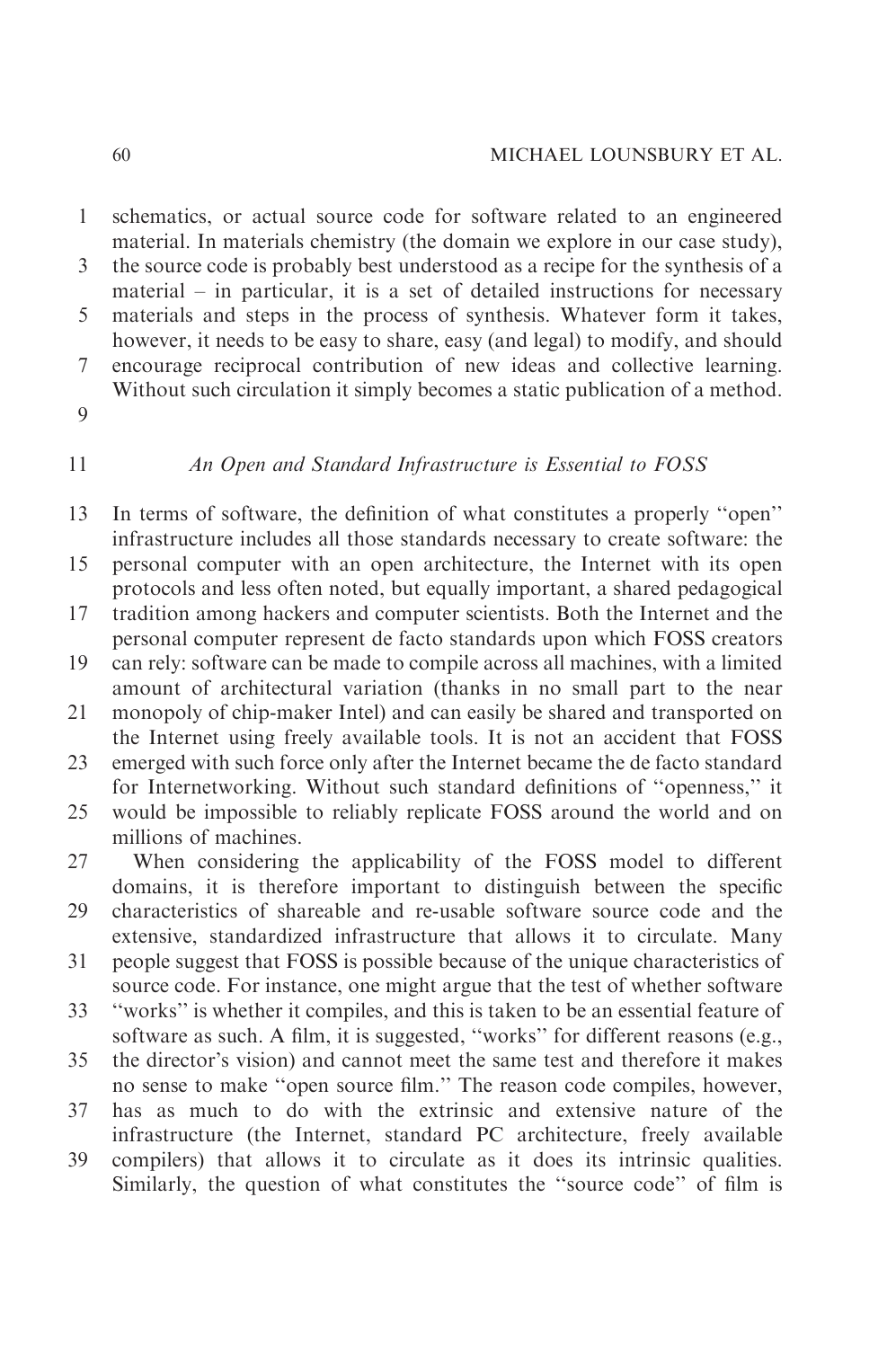- different from what infrastructures enable the circulation of film through standardized, open channels (e.g. the existence of cinemas, for instance, or of videotape and DVD players). 1 3
- What is the ''infrastructure of nanotechnology? Here much of the infrastructure overlaps, in the form of the Internet and the standard PC architecture, which allow for the circulation of information about chemistry, 5
- physics, or engineering in much the same manner as software is circulated. However, a recipe is only as good as the cook, so such circulation relies on 7
- the existence and interest of other chemists or nanotechnologists, be they experts or novices, who are familiar with the ''tacit'' components of 9
- executing a recipe (Collins, 1992). As in the case of software, where there is a great deal of nonexplicit expertise required to get software to work, the 11
- largest challenge for an open source nanotechnology will be finding the most ''open'' infrastructure whereby people all over the world might be able to 13
- easily replicate the recipes created in high-tech laboratories. 15
- 17

### Free Software Licenses Help Manage the Complex Legal Relations of Collaborative Creation

- Free software licenses are well known because of the way that they cleverly invert the strong rights granted through copyright law. Copyright law, 21
- which is broadly applicable in the domain of software, automatically grants creators rights to copy, distribute, reproduce, modify, perform, or display 23
- the material. It also gives them the right to license this work to others. While all FOSS is copyrighted (a common misconception is that FOSS is anti-25
- copyright), it does not insist on ''all rights reserved'' (see O'Mahony, 2003). Instead, free software is made available with a very minimal set of 27
- restrictions, which usually include only the requirement of attribution (so called BSD-style licenses), and in stronger cases, the requirement that 29
- subsequent users offer their modifications on the same terms (GPL-style licenses, also called share-alike, reciprocal, or viral licenses). There are two 31
- reasons for using free software licenses. The first is that many in FOSS want to see software be freely available because it enhances the liberty and 33
- freedom of individuals to experiment with and transform the software they use; the second is that such licensing actually lubricates the circulation of 35
- software, and facilitates the widespread re-use, testing, and improvement of software. Most software projects rely instead on *trademark law* to maintain 37
- the identity of their ''property'' without interfering with the rights of others to take the material in new directions. 39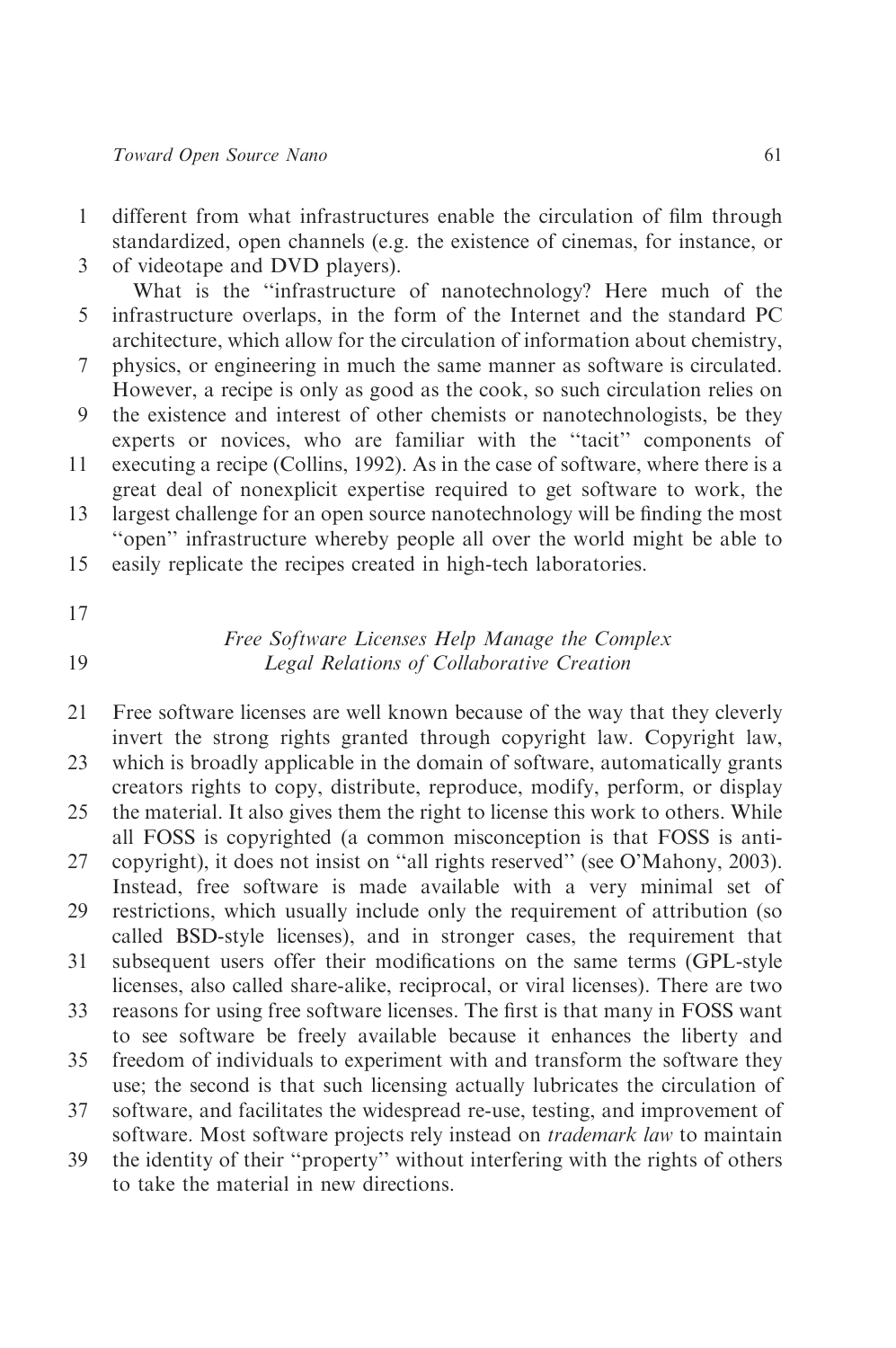- The Linux operating system kernel, one of the most well-known FOSS projects is exemplary in this respect. It uses the GPL license, which demands 1
- that re-uses or modifications of the Linux kernel be offered under the same terms. There is only one Linux kernel project however, because of the strong 3
- incentives created to contribute back to this project, rather than ''forking'' a new project (Weber, 2005; Raymond, 2001). In addition, trademark 5
- protection around the name Linux, which is very loosely policed, seeks to prevent derived works from being confused with the original project. Patent 7
- law, by contrast, is not explicitly invoked in FOSS, although it is an area of deep concern, given the ease with which it is possible to infringe on software 9
- patents that make broad claims. Contributors to the project are asked to ensure that their contributions do not infringe on known patents. 11
- Licensing nanotechnology data and recipes is trivial where copyright is concerned, thanks to the existence of FOSS. Numerous different licenses 13
- (such as the Creative Commons licenses) are easily available. Where the challenges are greater is with respect to patents, which are much more 15
- common in the various fields of chemistry, physics, and engineering than they are in software, and harder to work around. As yet, there is no 17
- standard open source patent license, though in principle, such a thing is possible. 19
- 21

#### FOSS Requires Tools for Managing and Facilitating Contributions 23

- Although it is popular to imagine that FOSS relies on a form of emergent self-organization to create software, there are actually a number of concrete 25
- ways in which FOSS projects manage the creation of software. Many of these are already familiar to modern organizations, but differ in this case 27
- because of their entirely voluntary character. FOSS relies on governance schemes of various sorts: individual ''benevolent dictatorship'' as in the case 29
- of Linux, structured oligarchy as in the case of the Apache Foundation, or hierarchies of various sorts (see O'Mahony & Ferraro, 2007). In addition, 31
- software tools like mailing lists, bug tracking systems, and most importantly source code management (SCM) tools allow for a minimalistic approach to 33
- management, and combine technical and social forms of coordination into a meaningful technical practice available to all volunteers. 35
- One can categorize various FOSS and FOSS-like projects by the kinds of technical and social forms of governance they use. Wikipedia, for instance, 37
- disavows any explicit form of governance, and instead relies entirely on the technology to mediate disputes and resolve differences. Anyone can 39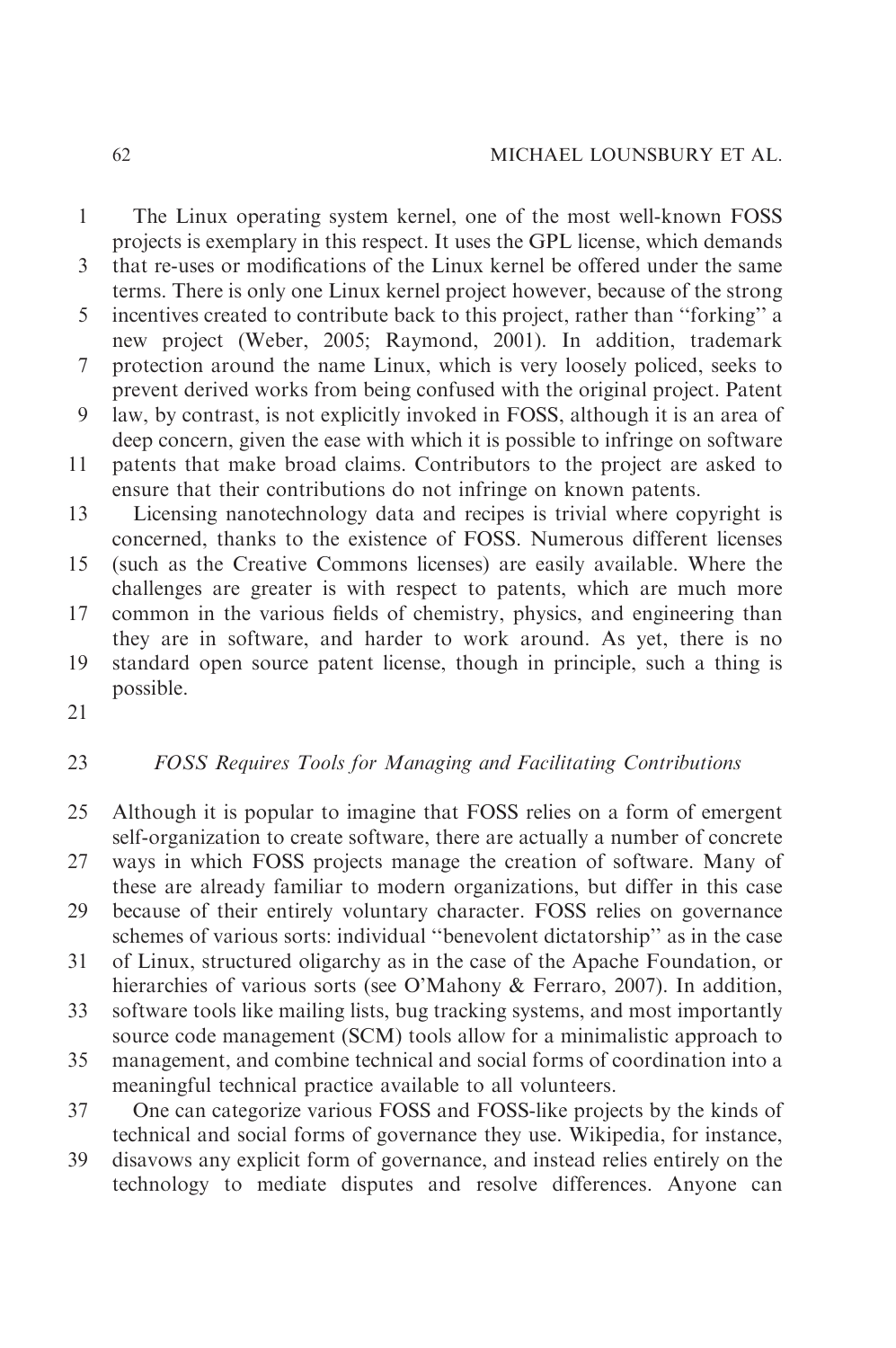- 
- contribute or make a change without asking permission. Over time, some long-term contributors develop credibility and reputation to which new 1
- entrants often defer, and which has developed into a recognized hierarchy. Order in Wikipedia emerges through the kinds of social interactions that 3
- persist throughout the life of an entry, and through the continued interactions of users. Linux, by contrast has a very highly ordered hierarchy 5
- of responsibilities, and while anyone can propose changes, or make changes and redistribute them on their own, only a limited number make it into the 7
- official release of Linux. This kind of order also developed through the course of the project, but there has always been an explicit hierarchy of 9
- decision-making about which contributions to include. Other projects, like the Apache Webserver, or the Perl scripting language, have developed yet 11
- other systems of governance and coordination. The success of coordination also relies to a large extent on the design 13
- strategy, and background knowledge of participants. Projects that are highly modularized, clearly documented, and which encourage extensibility 15
- from a core, are often much more successful than those that have a monolithic top-down design strategy. Similarly, most FOSS projects are re-17
- inventions of established technologies (Linux replicates UNIX, Open Office replicates Microsoft Word), which means that projects can rely on a base of 19
- design and engineering expertise regarding how to build such objects. Similarly the success of Wikipedia rests on the widespread recognition of the 21
- encyclopedia entry as an established and well-developed form of writing. Creating something fundamentally new poses challenges in FOSS as much 23
- as in any other realm. The challenges and resources for collaboration in software are easily 25
- transported to the domain of nanotechnology, but remain no less daunting. An open source nanotechnology project needs constant communication, 27
- clear leadership, clear goals for its participants, a liberal sharing of credit and attribution of contributions, and a clever use of available software tools for 29
- keeping information updated, responsive, noncontradictory as well as legal and safe. There is much to learn from how successful FOSS projects manage 31
- collaboration among volunteers, but very little of it is well codified to date. 33
- 35

### FOSS is a Social Movement, Not an Organization

37

Particular projects can be organized in different ways, often as a result of different goals and strategies. However, participants are often deeply sensitive to the difference between a free and open project and one that is 39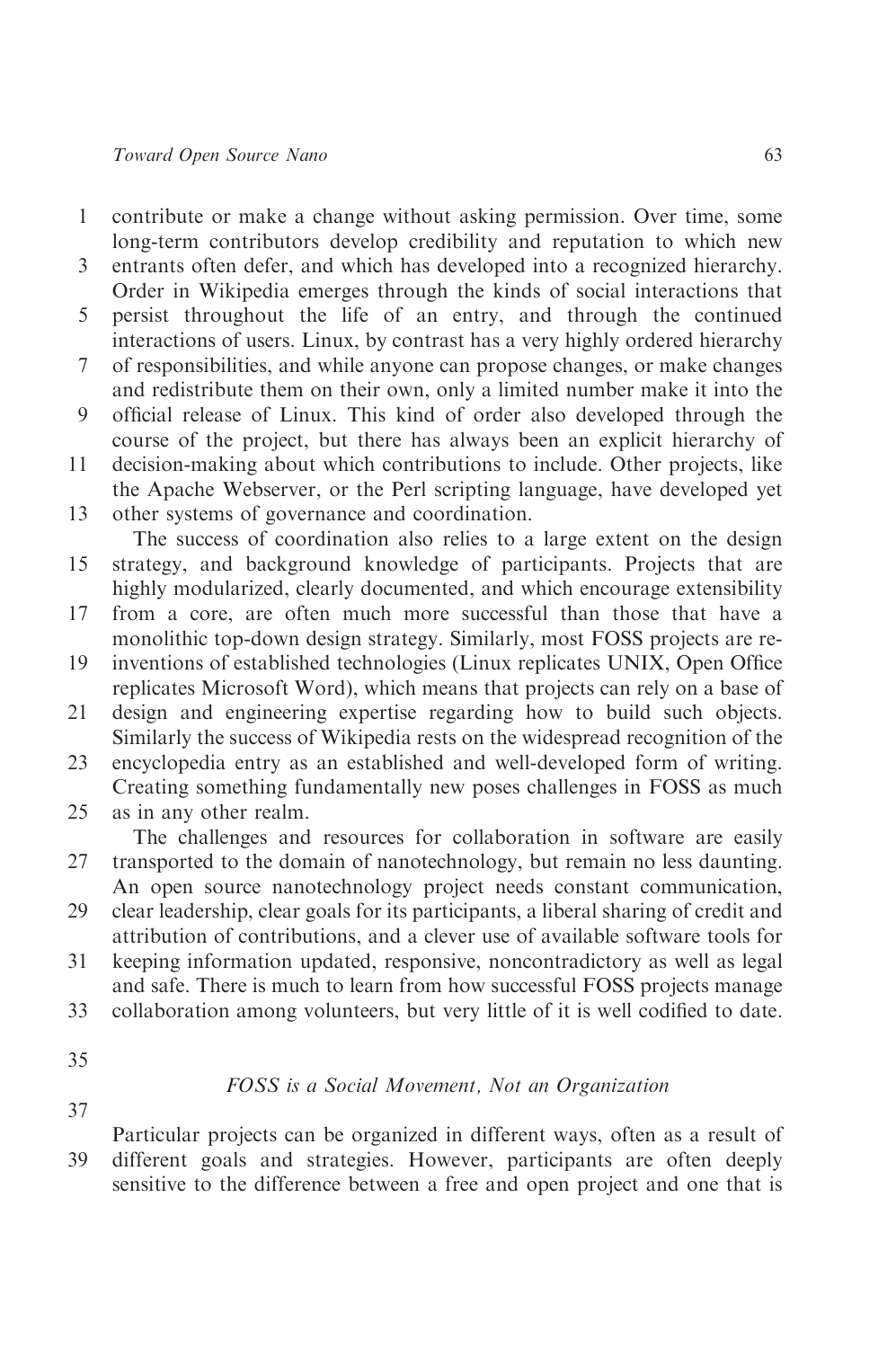- not. A key reason for this, and a key component of the movement, is dialogue – participants talk to and learn from and argue with one another 1
- continuously and do so in open forums mailing lists, bulletin boards, publications, and so forth. As they do so, they develop more and more 3
- sophisticated understandings of the four practices listed above. The fact that there are two names, free software and open source software, was largely a 5
- result of this kind of dialogue. In 1998, when IBM and Netscape were convinced to release some of their software as free software, a group of the 7
- more high-profile hackers and programmers and supporters of free software – Eric Raymond, Bruce Perens, Tim O'Reilly, and others – made a bid to re-9
- brand free software as open source in order to appeal more broadly to the business and investment climate of the dot-com era (DiBona & Ockman, 11
- 1999; Kelty, 2008). Neither term has become ubiquitous, and both have enthusiastic supporters, even though there is no practical difference between 13
- the two with regard to the four practices outlined above. Over time, the five components of FOSS have captured the attention of 15
- people in domains far from software programming. Different groups have tried to apply bits and pieces in different ways. The aforementioned Creative 17
- Commons has perhaps been the most visible and successful; it was created primarily by lawyers (Lawrence Lessig and James Boyle), not hackers or 19
- programmers, and has created a global dialogue about the problems of intellectual property law, the challenges and promises of ''remix culture,'' 21
- and the need for clarity in legal terms. The licenses they provide are applied to a wide variety of cultural productions, but principally digital text, audio, 23
- and video. A related project that emerged at the same time was The Connexions project at Rice University, which seeks to create a repository of 25
- openly licensed, collaboratively authored textbooks for use in education. Connexions replaces ''source code'' with ''textbook modules'' (short 27
- chapters or lessons), uses Creative Commons licenses, and tries to encourage communities of scholars to work collaboratively on and re-use material in 29
- the Connexions repository (Henry, Baraniuk, & Kelty, 2003). Other projects have drawn inspiration from FOSS without necessarily 31
- transferring all of the practices. ''Open Access,'' for instance, is a movement to improve access to scientific and scholarly work, and while it takes the form 33
- of a movement, and may promote the use of free software-style licenses, it does not challenge the conventional forms of collaborative production in the 35
- sciences or humanities, only the process by which the results are made available (Suber, 2002; Harnad et al., 2004). Other supposed uses of FOSS 37
- principles may share nothing but the name, such as ''Open Source yoga'' which was primarily an anti-Bikram Yoga movement that objected to the 39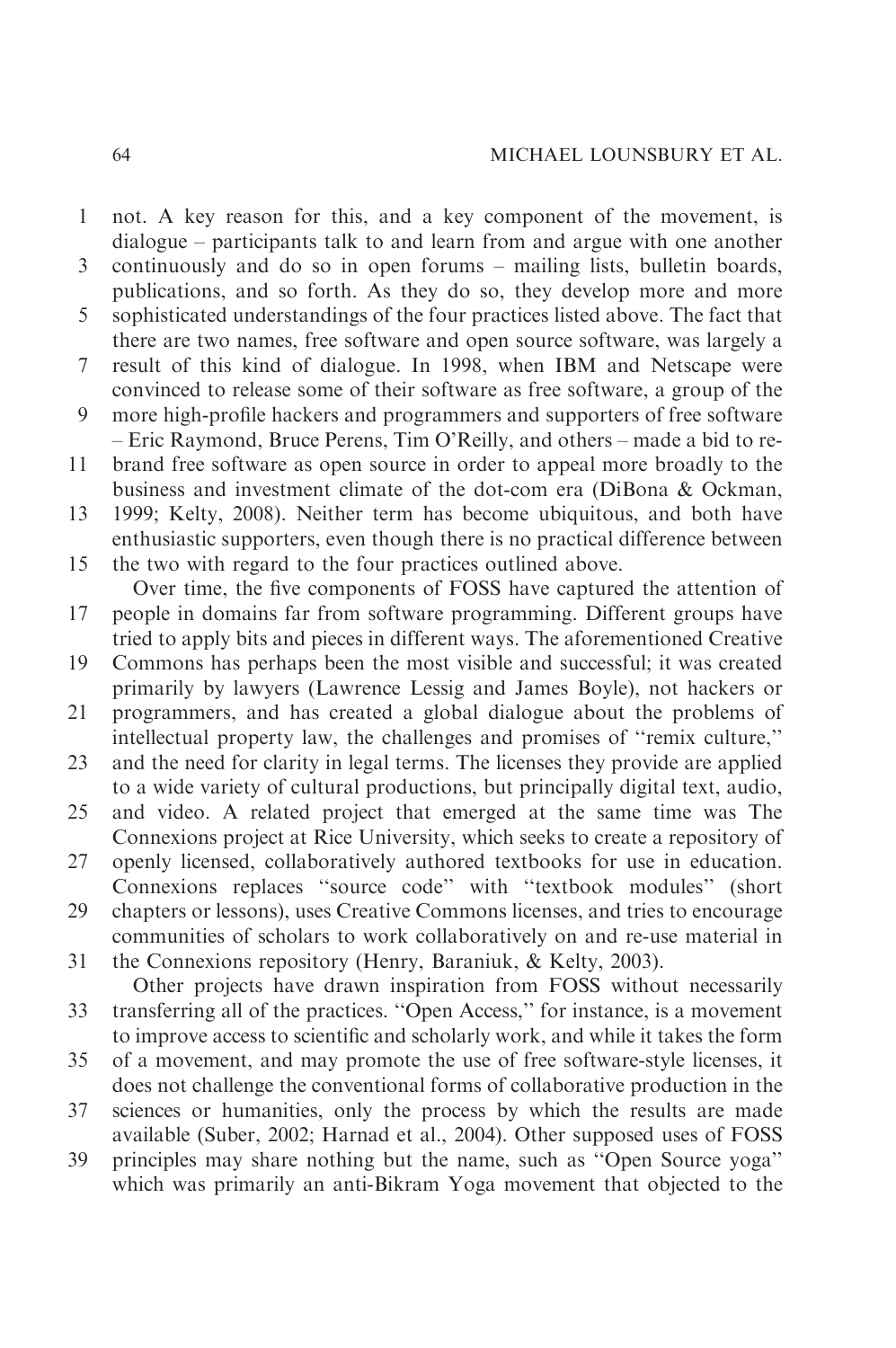corporation (Fish, 2007). Finally, movements cannot be created – they emerge from the interactions of people who share a set of goals and ideals, but are free to voluntarily contribute and to become leaders if they wish to. In many ways, the success of FOSS has depended on it being independent of both the university and the commercial world, free to evolve and maintain its own identity without being owned by one or another. This is perhaps the greatest challenge for open source nanotechnology. Universities and corporations foster a very strong sense of both formal and informal ownership of ideas and successes (both through norms of competition and through intellectual property rules as well), creating an environment in which it is difficult to share credit widely. Without taking that step, the invitation to the wider world to participate will fall on deaf ears. TOWARD OPEN SOURCE NANO: MAGNETITE NANOCRYSTALS FOR ARSENIC REMOVAL (AND BEYOND) The OS Nano project we report on here currently consists of only one case of research in nanotechnology: synthesizing magnetite nanocrystals, potentially useful for removing arsenic from water (see http://opensourcenano.net). We

idea that yoga poses might be the intellectual property of an individual or

- briefly review the specifics of this technology (a full recipe can be found on the website) followed by a discussion of the challenges for the development of 25
- opens source approaches to nanotechnology. The goal of the OS Nano Magnetite project is to enable widespread access 27
- to technological know-how that can address pressing social problems such as removing arsenic from water to make it potable. Magnetite nanocrystals may 29
- have an array of uses not limited to arsenic removal; however, the project differs in some crucial ways from similar efforts to provide ''appropriate 31
- technology'' to developing nations. In terms of the older, linear model of development, OS Nano is inviting people to participate very far ''upstream'' 33
- in the process, by communicating with scientists who have sought to make the process easier to perform outside of the relatively elite and scarce labs of 35
- research universities. In terms of a richer ''hybridized'' model of innovation, what OS Nano offers, is the chance to introduce feedback loops into research 37
- that includes direct engagement with potential users of a technology even as it is being invented, refined, developed, and deployed. 39

21

23

1

3

5

7

9

11

13

15

17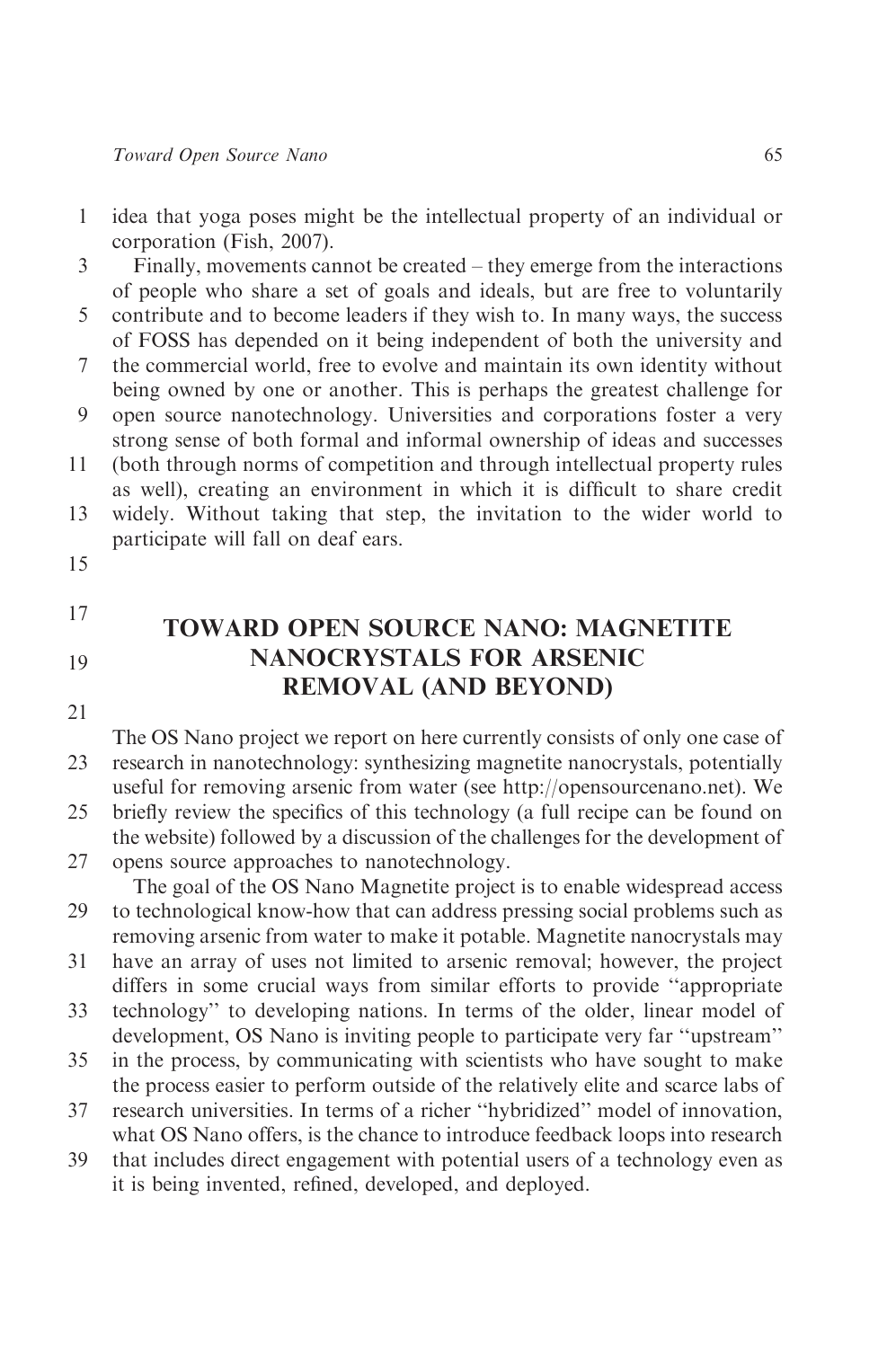- The specific technological innovation we describe involves the process of synthesizing magnetite nanocrystals (Fe<sub>3</sub>O<sub>4</sub>). Magnetite (along with its 1
- crystal sister maghemite ( $\gamma$ -Fe<sub>2</sub>O<sub>3</sub>)) have been extensively studied because of their unique and tunable magnetic properties (Cornell & Schwertmann, 3
- 2003). Their magnetic features have found widespread use in applications as diverse as environmental remediation, magnetic recording, and magnetic 5
- resonance imaging (Tartaj, Morales, Veintemillas-Verdaguer, Gonzalez-Carreno, & Serna, 2003). What makes magnetite nanocrystals different from 7
- normal magnetite is that the size of each of the individual crystals is precisely controlled during the synthesis of the crystals. Which is to say, 9
- these magnetite crystals are made, not found in nature, and as a result we can control some of their properties, such as producing a regular size, in 11
- order to take advantage of their magnetic properties. In order to test the materials and to develop these properties, it is necessary to produce large 13
- amounts of identically sized and shaped particles of magnetite (i.e., they must be ''monodisperse''), generally having diameters from 10 to 25 nm. 15
- This gives them large and permanent magnetic dipole moments (Kryszewski & Jeszka, 1998). 17
- There are currently four different laboratory methods for synthesizing magnetite nanocrystals in nonaqueous solutions. The method we employ is 19
- called the ''solvothermal decomposition of iron oxide hydrate in the presence of oleic acid'' (Yu, Falkner, Yavuz, & Colvin, 2004). The method is 21
- simple, requiring only one step and three reagents, whereas the others (Jana, Chen, & Peng, 2004; Park et al., 2004; Sun & Zeng, 2002) employ either 23
- multiple steps or five or more reagents. All of the methods are costly, however, rendering them unfeasible in a large, multi kilogram scale 25
- applications such as water treatment and arsenic removal (Yavuz, 2006; Yean et al., 2005; Mayo et al., 2007). 27
- An alternative approach to reducing cost without sacrificing quality is simply to replace the costly reagents with less pure ones. This is the strategy 29
- we chose the ''vernacularization'' of the synthesis method. We replaced iron oxide hydrate with rust and high-grade oleic acid with a fatty-acid 31
- mixture made from household cooking oil, drain cleaner, and vinegar. Table 1 shows the 100-fold decrease from the original synthesis to the 33
- affordable, green synthesis route (see Woodhouse, 2006 for a discussion of the limited development of green chemistry in nanoscience). 35
- In the field of nanotechnology there are currently few existing green and affordable synthesis methods. Sapra, Rogach, and Feldmann (2006) used 37
- olive oil and terminol 66 (Asokan et al., 2005) as the solvent to create cadmium selenide (CdSe) nanocrystals. As they report, the quality of the 39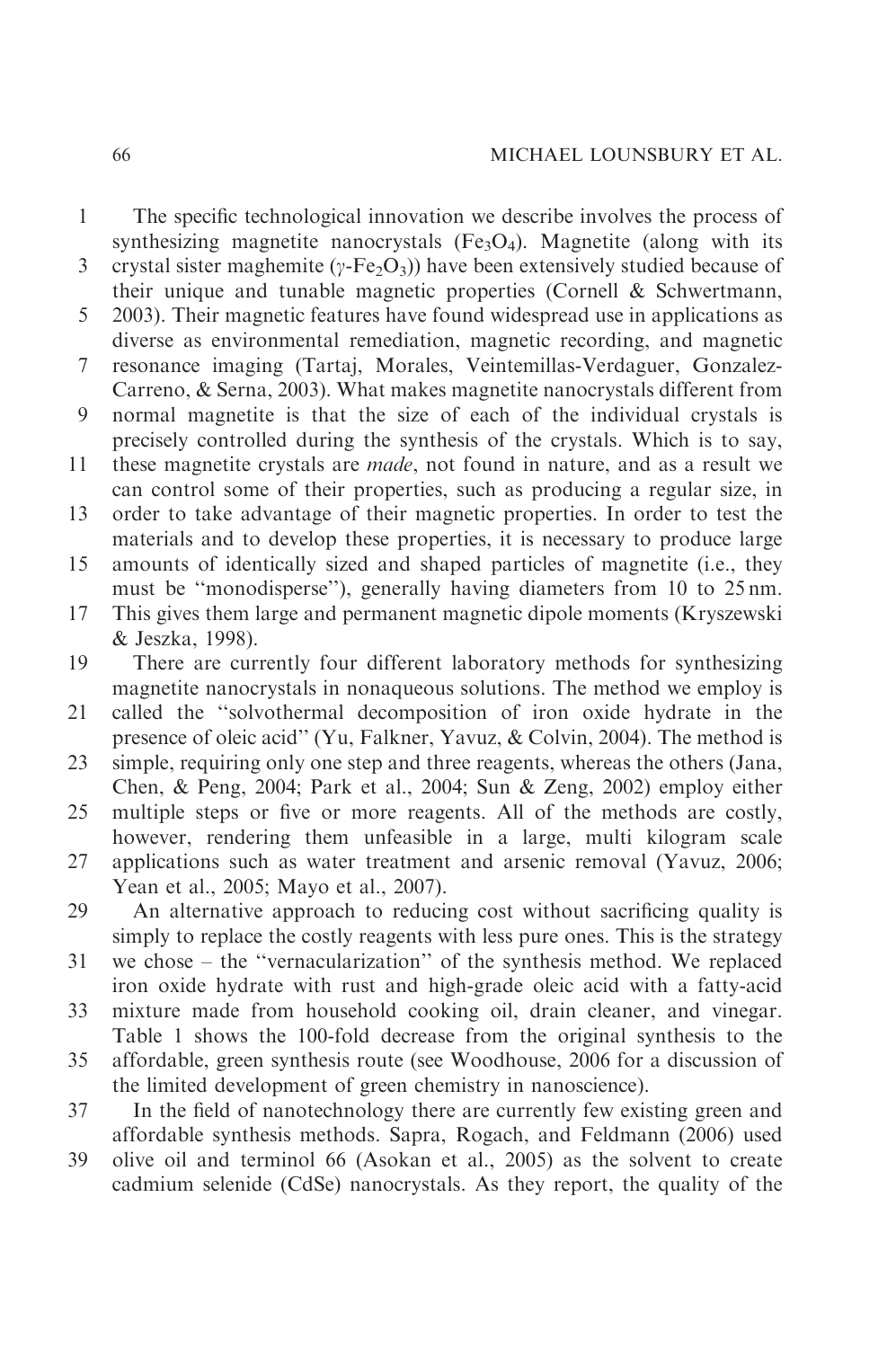| Pure Lab Chemicals                      |                                            | Everyday Chemicals                                                 |              |  |
|-----------------------------------------|--------------------------------------------|--------------------------------------------------------------------|--------------|--|
| Chemical                                | Chemical<br>Price per kg                   |                                                                    | Price per kg |  |
| FeOOH                                   | \$778.00                                   | \$0.20<br>Rust                                                     |              |  |
| Oleic acid                              | \$20.60                                    | Edible oil (coconut oil)<br>Crystal drain opener (NaOH)<br>Vinegar |              |  |
| 1-Octadecene                            | \$24.75                                    |                                                                    |              |  |
| Magnetite nanocrystals                  | \$2,624.00                                 | Magnetite nanocrystals                                             | \$21.7       |  |
| FeOOH<br>Iron oxo-hydrate               |                                            | Oleic acid                                                         |              |  |
| 320°C<br>intermediate<br>$Fe(oleate)_3$ | 1-octadecene<br>N <sub>2</sub><br>(or air) | Fe <sub>3</sub> O <sub>4</sub> NC<br>$1-2$ hr                      |              |  |

|  |                                                     |  | <b>Table 1.</b> Cost Comparison of the Synthesis of Magnetite Nanocrystals |      |
|--|-----------------------------------------------------|--|----------------------------------------------------------------------------|------|
|  | with Pure Lab Chemicals and the Everyday Chemicals. |  |                                                                            | AU:1 |



37

nanocrystals remained the same, but the cost was drastically reduced. Based on previous work (Yu et al., 2004; Jana, Chen, & Peng, 2004; Park et al.,

2004; Sun & Zeng, 2002), we discovered that a major intermediate is iron (III) oleate (a direct salt of iron (III) with oleate anions). Fig. 1 shows a 39

schematic outline of the reaction.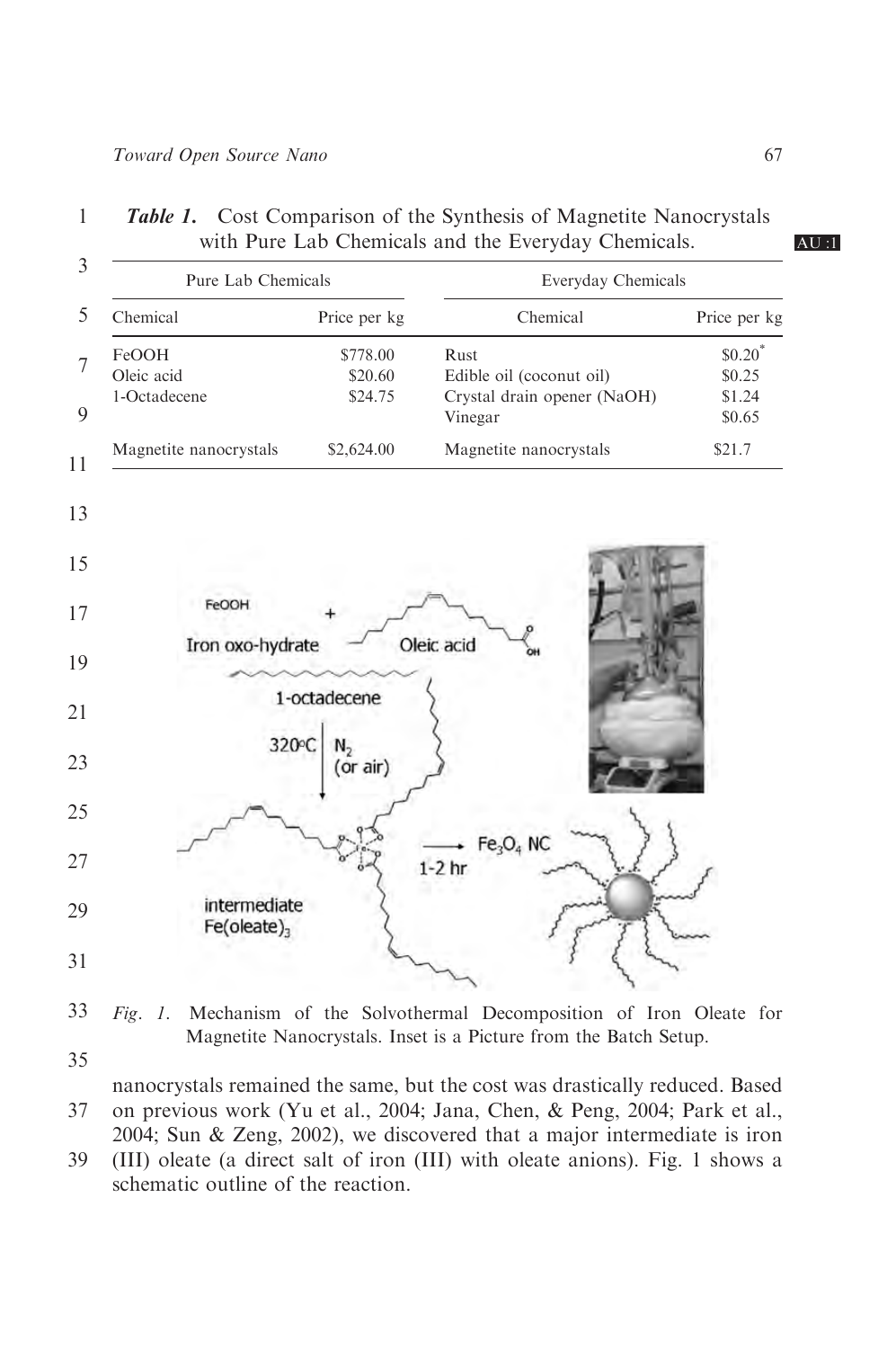

39 Fig. 2. Four Major Fatty Acids that are Mostly Found in the Oils. Twelve of Oil Types Contain these 90% (w/w) or More (Gan Food Chemistry).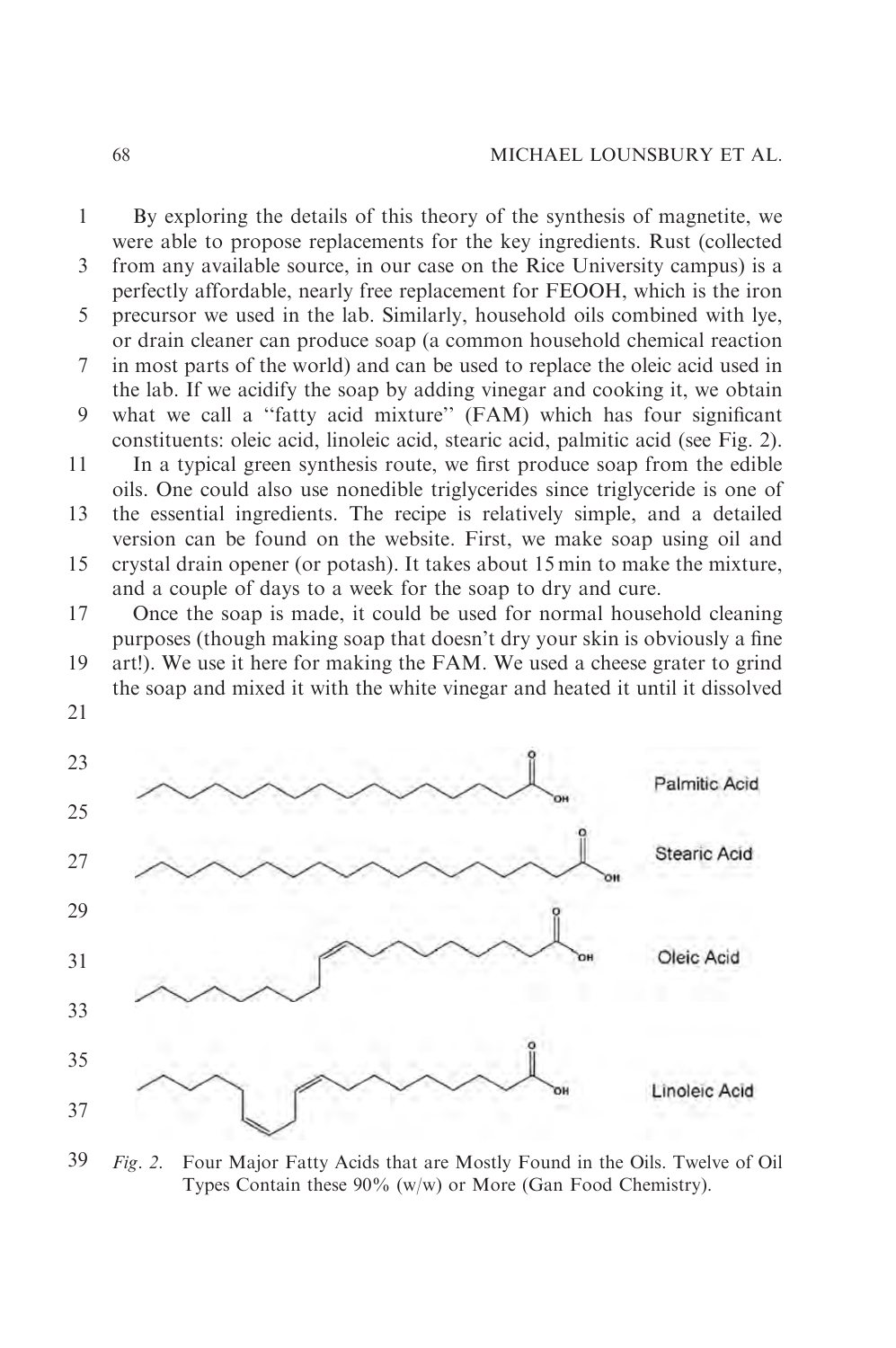#### Toward Open Source Nano 69

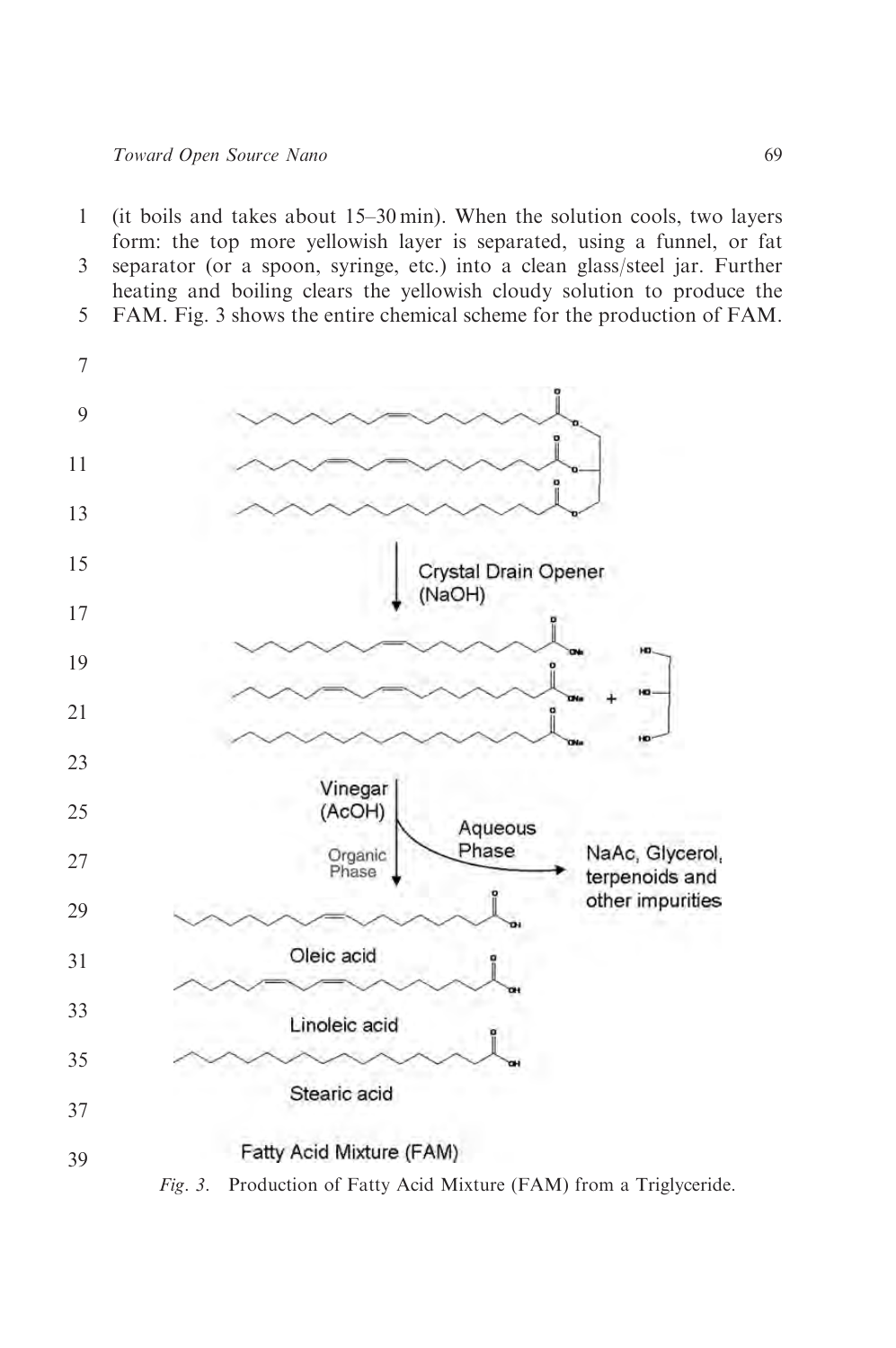- The remaining ingredient needed was rust. Rust was collected by shaving off rusted tools and metal objects and ground into fine powder. The rust is 1
- mixed with the FAM and once again cooked. This stage produces smoke and steam, so it is best done under some kind of ventilation hood or outside. 3
- The mixture is cooked for 2 h until achieving a fully black, waxy, sticky mess with little or no further smoking. With this setup, 50–90 nm nanocrystals 5
- were achieved but if 15–20 nm nanocrystals were desired a steam/pressure cooker is suggested. 7
- Since the magnetite crystals we are using are intended to be used for removing arsenic from water, making the crystals waterborne is an 9
- important step. We achieved this by mixing the waxy black deposit into soapy water, then filtering the water. At this point, the nanocrystals could be 11
- separated from the water by using a magnet, washing them with water or alcohol, resulting in the final product of pure nanocrystal magnetite of 13
- regular size. The entire process of magnetite nanocrystals synthesis is shown in Fig. 4. Results show that the crystals produced in the kitchen are 15
- comparable to lab synthesis using expensive chemicals (see Fig. 5). The resultant crystals can then be used to absorb arsenic in water. Selected as 17
- one of Esquire magazine's six ideas that will change the world, this technology requires no electricity or manufacturing infrastructure, enabling 19
- those at the bottom of the pyramid to easily and efficiently purify water at point-of-use (Ajudua, 2007). 21
- 23

### Challenges for OS Nano

- This case exemplifies the challenge of finding an ''open infrastructure'' for nanoscience and nanotechnology. The fundamental insight in this case was 27
- that that recipes and procedures that are possible in the lab need to be made ''vernacular'' – widely accessible, simplified, and transferable to multiple 29
- contexts. By transforming the recipe from something that requires access to a high-tech, expensive laboratory in an elite university, to something that 31
- can be conducted in nearly any kitchen around the world, OS Nano's magnetite project takes a huge step toward facilitating the core of a FOSS 33
- model: the ability to download, tinker, change bits and pieces, and contribute the changes back to the project. But this is also a point of 35
- important difference: there is no strict equivalent to the standard PC architecture for nanotechnology, so any given OS Nano project needs to 37
- identify and exploit the most standard possible infrastructure in order to be widely re-usable. In the case of magnetite production, this infrastructure is 39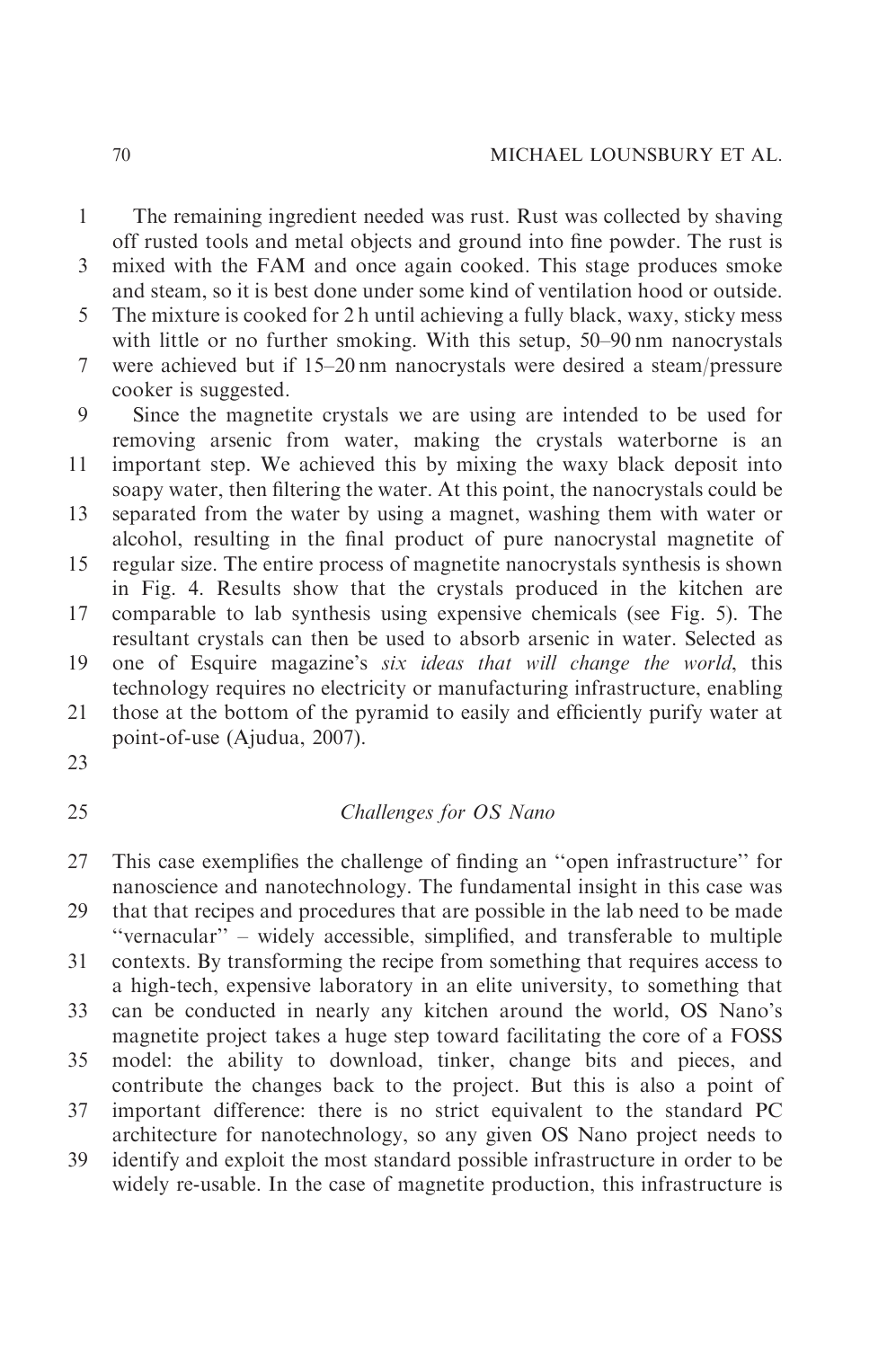

21 23 25 27 29 Fig. 4. Scheme of the Synthetic Process. (a) Ingredients for a Typical Nanocrystal Synthesis Include: Oil, Vinegar, Pan, Crystal Drain Opener<sup>™</sup>, and rust. (b–c) Synthesis Begins with Soapmaking. For This the Oil is Mixed with Crystal Drain Opener and Water. (d) After Curing for a Day the Soap Solidifies. (e) For Efficient Dissolution in Subsequent Steps, the Soap is Ground to a Fine Powder, (f) Then Mixed with Vinegar  $(g-h)$  While Heating on a Stove.  $(i-j)$  Once all the Soap is Dissolved the Solution Forms Two Layers: A Yellow Top Layer and a Cloudy White/Yellow Bottom Layer. (k) The Top Layer is the Fatty Acid Mixture (FAM). This Needs to be Heated at  $110^{\circ}$ C to Remove Excess Water and Vinegar By-Products. (l) Clear Yellow FAM is Collected. (m–n) Rust was Scraped off of Rusted Metals and was Ground to a Fine Powder. (o) FAM and Rust were Mixed.  $(p-q)$ Mixture was Heated for 2h at Below and Near Boiling Temperatures. The

- 31 Temperature was Measured Using a Standard Mercury Thermometer. (r–s) Magnetite (Black) Began to Form. (t) TEM Micrograph was Obtained After Magnetic Separation in Chloroform. Scale Bar is 50 nm.
- 33
- 
- literally the kitchen (or more generally, tools, materials, and machines available at the broadest consumer level). 35
- In terms of licensing, the recipe itself is licensed under a Creative Commons Attribution license, which allows both commercial and non-37
- commercial exploitation of the recipe. The difficult part of the project, however, is the relatively more important influence of patents in chemistry, 39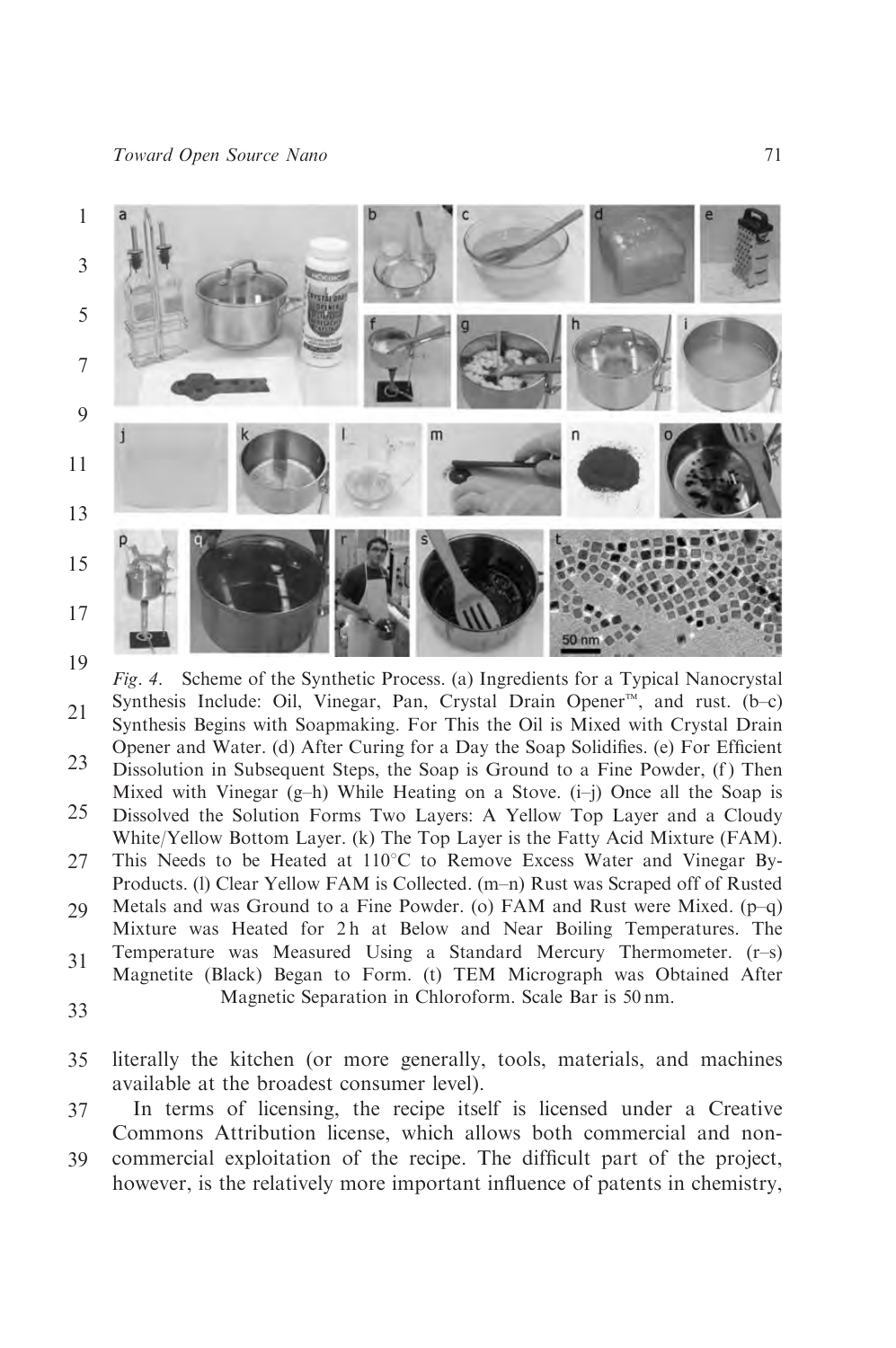

Fig. 5. Magnetite Nanocrystal Synthesis from FeOOH in the Lab Versus the Kitchen.

biology, and engineering. Whereas FOSS does not employ patents, and seeks primarily to avoid infringing on them, engineers, TTOs at universities 17

- and corporations are extremely likely to patent widely, and aim to make broad claims in the patents they file. This creates two classes of patents that threaten the success of OS Nano: the first are those patents that the recipe 19 21
- infringes upon, if any; the second is the patent on the procedure itself. In the former case, if the recipe infringes on existing patents, the onus is on OS 23
- Nano to find an alternate procedure. The strategy of ''vernacularization''
- serves well in this instance, since it seeks to identify not only a widely available set of materials and processes, but hopefully those that are not 25
- covered by patents as well. In other cases, there may be no feasible way around a patented procedure, vernacular or otherwise. 27
- In terms of any patents on the recipe itself, a licensing scheme similar to that of the BSD-style licenses can be employed, which grants anyone 29
- commercial or noncommercial rights to employ the process. If, however, one wanted to replicate the function of the GPL-style license (reciprocal, 31
- share-alike licenses), it would be necessary to grant the right to the patent contingent on the requirement that any infringing use of the patent would 33
- also be released under similar terms. To date, there are no examples of such patent licensing schemes, and given the costs associated with simply filing, it 35
- creates an incentive to commercialize the procedure in order to recoup costs, rather than distributing it widely. With regard to coordination, the major 37
- challenge to OS Nano's magnetite project is in finding collaborators willing to experiment with the recipe and to help improve it. The recipe itself can be 39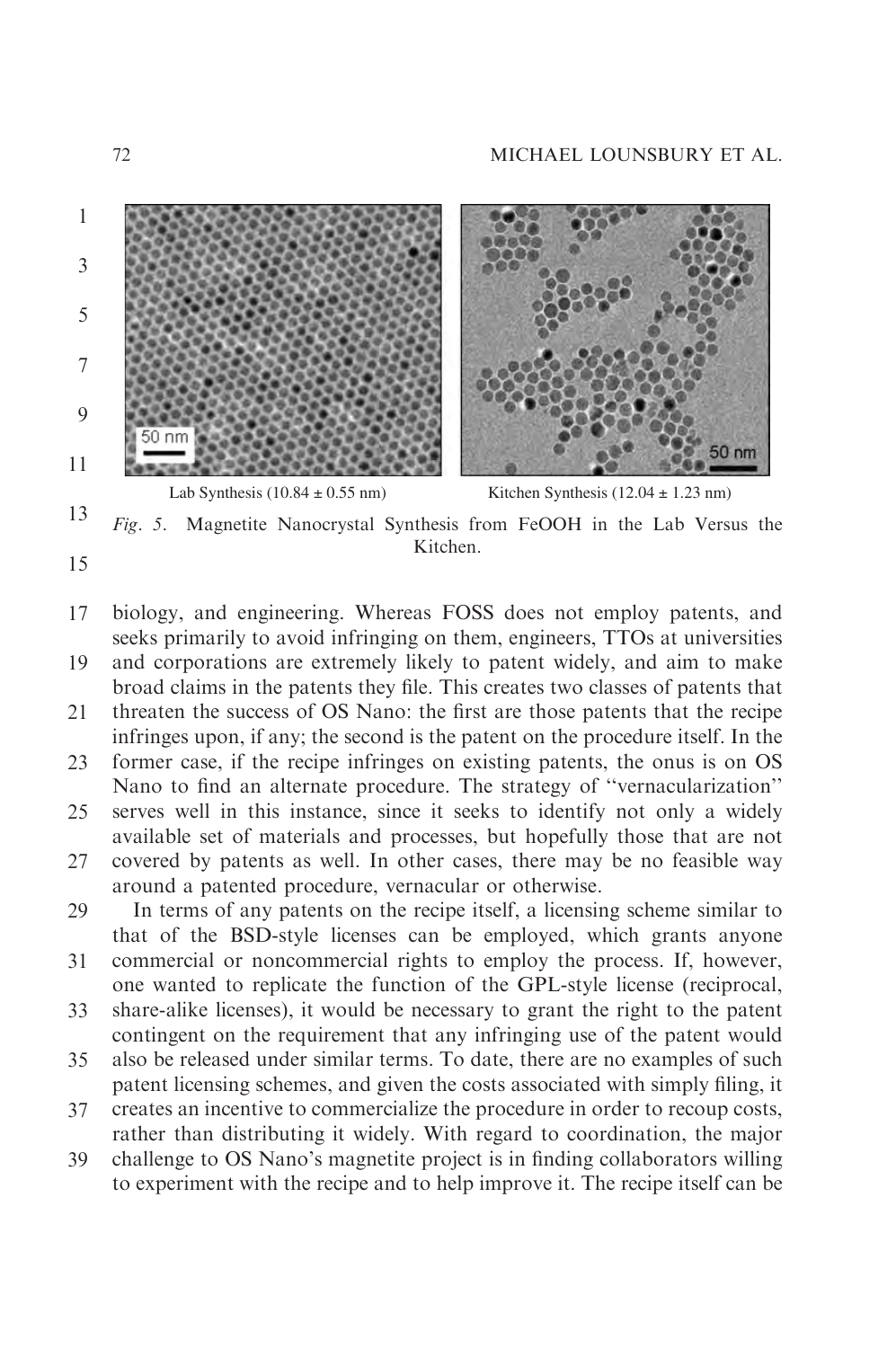- managed in the same way that source code is, using software that allows for updating and versioning of text. The governance of the project at the outset 1
- is extremely open, since the project seeks primarily to disseminate the process, and has as yet no need of a mechanism for solving disputes, or 3
- determining which kinds of changes to the recipe to allow. Historically, such governance structures in FOSS have evolved more or less organically along 5
- with the software, and there is reason to follow this lead in order to maintain maximum flexibility. 7
- Finally, there is as yet no ''open source nanotechnology movement'' since there is not yet any open source nanotechnology. However, such a 9
- movement is perforce a result and not a precursor of an experiment such as OS Nano. Generating interest in an open source magnetite nanocrystal 11
- recipe will require active work to find those people interested in participating, rather than simply expecting a world of eager contributors to emerge 13

from the Internet. 15

17

# **CONCLUSION**

19

OS Nano and the magnetite project are in the experimental stage, but they emerge out of and draw on debates and practices that stretch back at least 20 years, and which are a response to the changing conditions in which science and technology are pursued today, after Bayh-Dole, after the growth 21 23

- of biotechnology, after the dot-com boom and the spread of the Internet.
- The questions they raise go straight to the heart of how we conceive of innovation, and more generally the relationship of scientific knowledge 25
- production to its effective use, and commercialization, in the world at large. The OS Nano project envisioned here raises two separate points for 27
- discussion: the first is how much of FOSS is necessary for OS Nano to be successful? and the second is will a successful OS Nano translate into a 29
- successful alternative to conventional technology transfer? The first question can only be answered experimentally, as part of the process of creating and 31
- promoting OS Nano itself. The second question is the one we dwell on here at more length. 33
- First off, what metrics should one use to measure the success of FOSS? There is of course, no reason to stop measuring success in terms of profit and 35
- revenue, but in the case of FOSS, that revenue is not tied directly to patent and copyright portfolios. The value chain created by FOSS creates new 37
- possibilities for revenue at other levels such as service, support, customization, and certain forms of value-added innovation, all of which can produce 39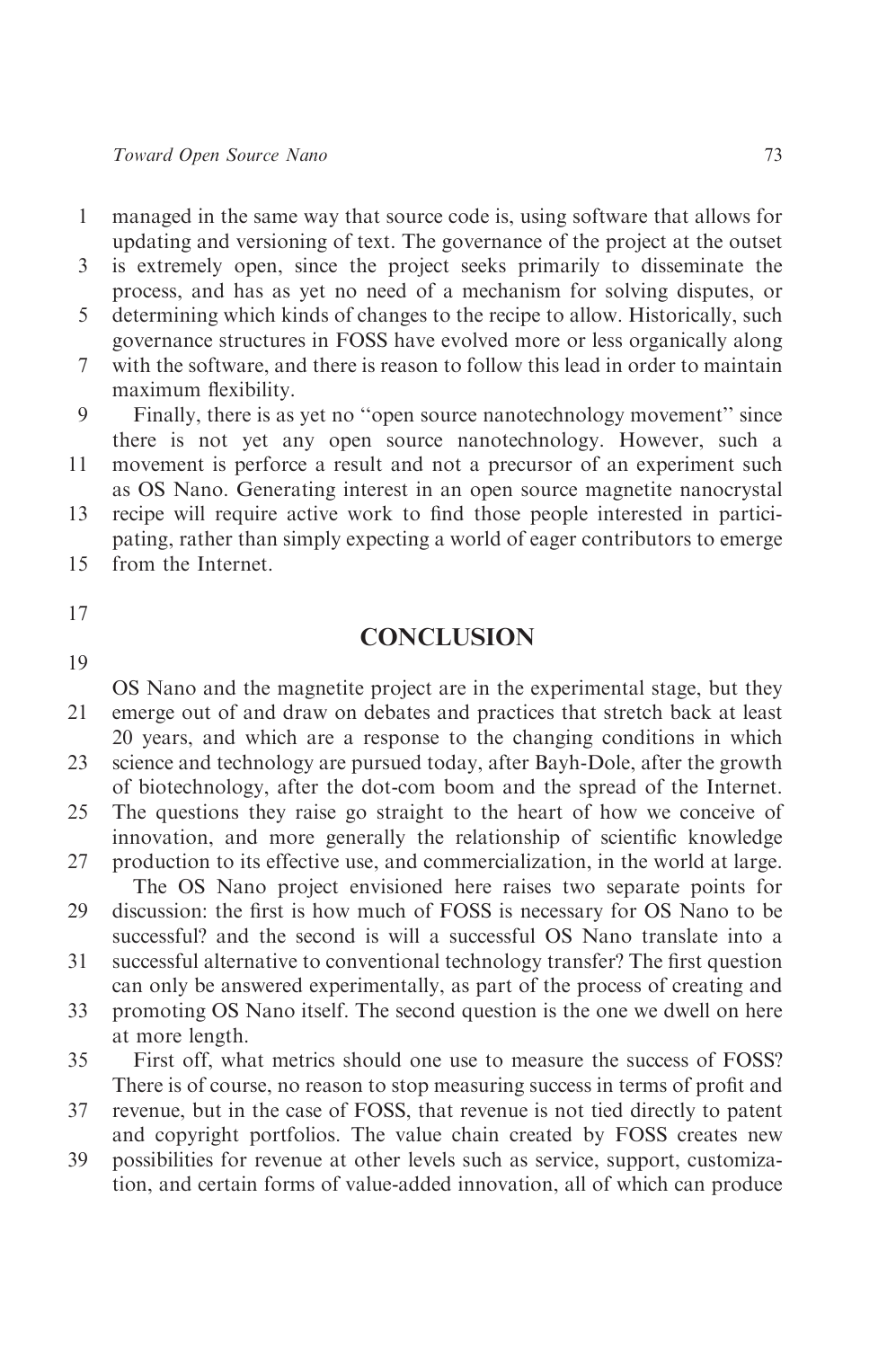- measurable revenue, if one discovers ways to capture and track that revenue other than by relying on the monopoly grant of intellectual property. 1
- The value that FOSS creates, as we have mentioned, is not in the direct revenue from IPR, but the model by which its innovations are widely 3
- adopted and used, and through which individuals and institutions receive credit and a form of social capital that institutions and corporations are 5
- slowly learning to measure. For most scientists and engineers, there is more satisfaction in knowing that their innovations are being widely used, and 7
- that their name is associated with that innovation, than there is in a yearly royalty check from a patent. 9
- Nonetheless, it is possible, though difficult, to continue to use patents as a metric even in a FOSS-inspired model. However, what would count is not 11
- revenue from patents so much as the *number of users of a patent*. If TTOs experimented with ways to freely (or at least very, very cheaply and easily) 13
- license the patents they hold, on the condition that subsequent uses credit the inventor and/or the university, they could begin to measure impact in a 15
- different way. This requires, of course, that patents be licensed nonexclu- AU :3 sively.<sup>1</sup> In this way, TTOs might also be able to measure different uses of 17
- one patent some for commercial purposes which fulfills a university's mission, even if the revenue generated does not return directly to the 19
- university, and some for the social justice, environmental or health uses that the process or product fulfills. In contrast to prevailing patenting practices 21
- that seek licensing deals that necessitate contractual obligations to produce revenue and royalties (or else languishing in a corporate patent profile until 23
- they expire), the FOSS model at least opens up the possibility for using patents as a kind of innovation measurement tool. 25
- Another issue raised by the analysis presented here is how to capture the value of the ''lateral transfer of knowledge'' – the case where two different 27
- users of a technology learn from each other, because of a shared problem or context, rather than a measurable flow of knowledge among designated and 29
- contracted entities. Lateral transfer of knowledge is at the heart of FOSS innovation, because there is no requirement to ask permission, or to go 31
- through a principal in order to make a change or improvement in a technology; additionally there is an incentive to contribute the knowledge 33
- gained in these local contexts back to a global project, under the theory that there may be others who can learn from it as well. Such an activity is too 35
- context-driven and too dispersed to yield large revenues, but is a practice that is actually prevented by the current IP system. 37
- Finally, in terms of metrics for use and re-use (rather than revenue and royalty), a FOSS model encourages TTOs to pursue more than one path at 39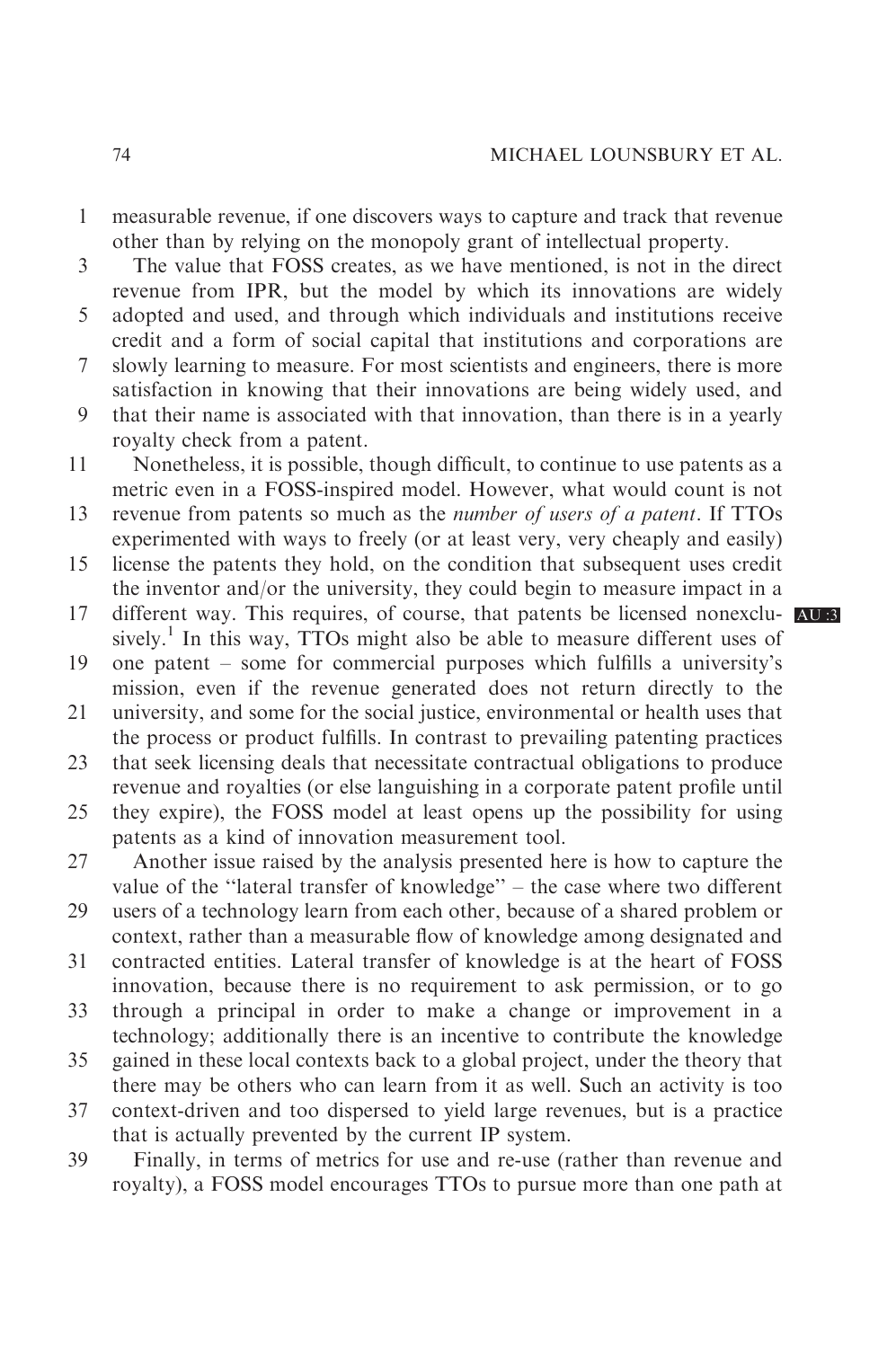- once. In the world of patents, the only thing that matters is the exclusive license, so TTOs are betting on a single licensee to commercialize and make 1
- a success out of a university's work. In an open source model, TTOs can bet on many horses. Some might yield revenue, but more likely because of the 3
- requirement of attribution, they will yield social capital and recognition (Goode, 1978). 5
- Many proponents of the existing system like to imagine that we live in a world where the patent system works well, if not seamlessly. In this model, 7
- all knowledge is patented, and if you need someone else's knowledge, you simply purchase it, and the more valuable it is, the more expensive it is. But 9
- in practice, the system doesn't always work this way. Instead it can lock up knowledge in 20-year chunks, force negotiations for even the most trivial of 11
- uses, and force people to work around what they cannot purchase. FOSS models provide an alternative that not only creates better possibilities for 13
- socially valuable uses of knowledge, but might also contribute to a more competitive innovation-based economy. In addition, it can open up 15
- important discussions about the nature of the university as well as how to maximize societal impact in a way that takes seriously the reality of societal 17
- and global inequalities. 19
- 21

### **NOTE**

1. It is possible, even in this case, to imagine a way to ''have one's cake and eat it too'': TTOs could employ a dual-licensing strategy, in which all the patents are nonexclusively licensed with a GPL-like restriction (i.e., if you want to use this patent, your use of it also has to be openly licensed). If a corporation wanted to avoid this requirement, they could then re-negotiate a separate non-GPL license for a fee. Such a strategy would provide a way to collect licensing fees from multiple users, rather than negotiating only one, complex, exclusive, royalty-sharing license. It could increase the possible benefits of the patent, because multiple parties can compete to commercialize it, and if they see no incentive to, neither the TTO nor any corporation has lost any 25 27 29 31

money on the patent, which is still freely available for them to use.

33

35

# **REFERENCES**

- Ajudua, C. (2007). Six ideas that will change the world (the pollution magnet). *Esquire*, November 20, available at http://www.esquire.com/features/best-brightest-2007/ bestandbrightest2007 37
- Asokan, S., et al. (2005). The use of heat transfer fluids in the synthesis of high-quality CdSe quantum dots, core/shell quantum dots, and quantum rods. Nanotechnology, 16, 2000–2011. AU :4 39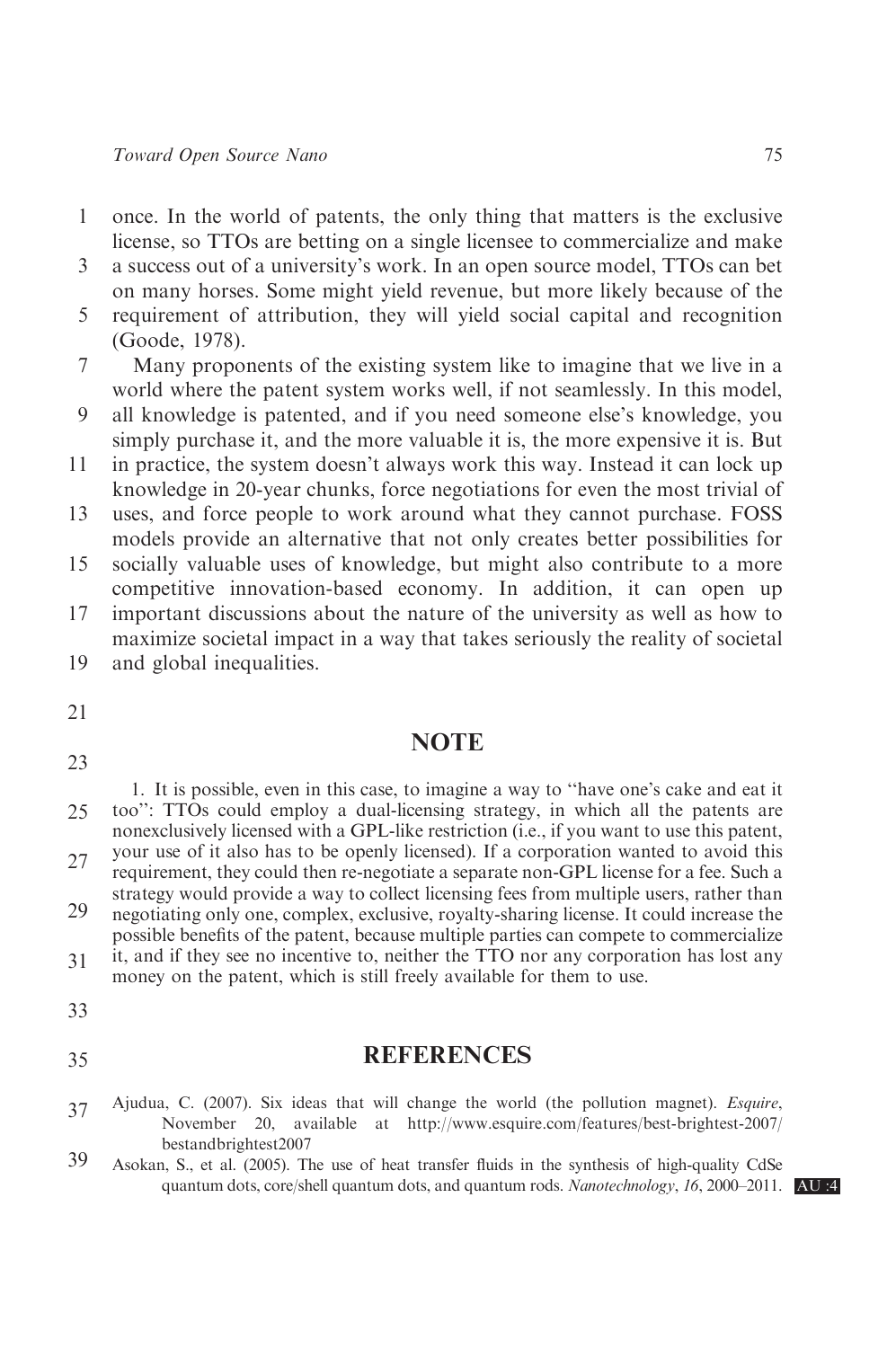#### 76 MICHAEL LOUNSBURY ET AL.

- Benkler, Y. (2006). The wealth of networks: How social production transforms markets and freedom. New Haven, CT: Yale University Press. 1
- Berube, D. M. (2006). Nano-hype: The truth behind nanotechnology buzz. Amherst, NY: Prometheus Books. 3
- Boyle, J. (2003). The second enclosure movement and the construction of the public domain. Law and Contemporary Problems, 33–75. 5
- Collins, H. (1992). Changing order: Replication and induction in scientific practice. AU :5
- Cornell, R. M., & Schwertmann, U. (2003). The iron oxides: Structure, properties, reactions, occurrences and uses (2nd ed.). New York: Wiley-VCH Publishers. 7
- DiBona, C., & Ockman, S. (1999). Open sources: Voices from the open source revolution. **9**
- Eisenberg, R. S. (1996). Public research and private development: Patents and technology transfer in government-sponsored research. Virginia Law Review, 82, 1663–1727.
- ETC Group. (2005). NanoGeoPolitics: ETC Group surveys the political landscape. Ottawa, ON: ETC Group Special Report – Communiqué No. 89. 11
- Everts, S. (2006). Open-source science: Online research communities aim to unite scientists worldwide to find cures for neglected diseases. Chemical and Engineering News, 84(30), 34–35. 13
- Feller, J., Fitzgerald, B., Hissam, S. A., & Lakhani, K. R. (2005). Perspectives on free and open source software. Cambridge, MA: MIT Press. 15
- Fish, A. (2007). The commodification and exchange of knowledge in the case of transnational commercial yoga. International Journal of Cultural Property, 13(02), 189-206. 17
- Frickel, S., & Moore, K. (Eds). (2006). The new political sociology of science: Institutions, networks, and power. Madison, WI: University of Wisconsin Press. 19
- Goode, W. J. (1978). The celebration of heroes: Prestige as a social control system. Berkeley, CA: University of California Press. 21
- Guston, D. H., & Sarewitz, D. (Eds). (2006). Shaping science and technology policy. Madison, WI: University of Wisconsin Press. 23
- Hardin, G. (1968). The tragedy of the commons. Science, 162(3859), 1243–1248.
- Harnad, S., Brody, T., Vallieres, F., Carr, L., Hitchcock, S. Gingras, Y., Oppenheim, C., Stamerjohanns, H., Hilf, E. (2004). The green and the gold roads to open access. Nature, 17. 25
- Heller, M. A., & Eisenberg, R. S. (1998). Can patents deter innovation? The anticommons in biomedical research. Science, 280, 698-701. 27
- Henry, G., Baraniuk, R., & Kelty, C. (2003). The Connexions project: Promoting open sharing of knowledge for education. Syllabus, Technology for Higher Education. 29
- Jana, N. R., Chen, Y. F., & Peng, X. G. (2004). Size- and shape-controlled magnetic (Cr, Mn, Fe, Co, Ni) oxide nanocrystals via a simple and general approach. Chemistry of Materials, 16, 3931–3935. 31
- Kelty, C. M. (2008). Two bits: The cultural significance of free software. Durham, NC: Duke University Press. 33
- Kepler, T., Marti-Renom, M., Maurer, S., Rai, A., Taylor, G., & Todd, M. (2006). Open source research – The power of us. Australian Journal of Chemistry, 59, 291–294. 35
- Kline, S., & Rosenberg, N. (1986). An overview of innovation. The Positive Sum Strategy: Harnessing Technology for Economic Growth, 275–306. 37
- Kryszewski, M., & Jeszka, J. K. (1998). Nanostructured conducting polymer composites Superparamagnetic particles in conducting polymers. Synthetic Metals, 94, 99–104. 39
- Leaf, C., & Burke, D. (2005). The law of unintended consequences. Fortune, 152(6), 250–268.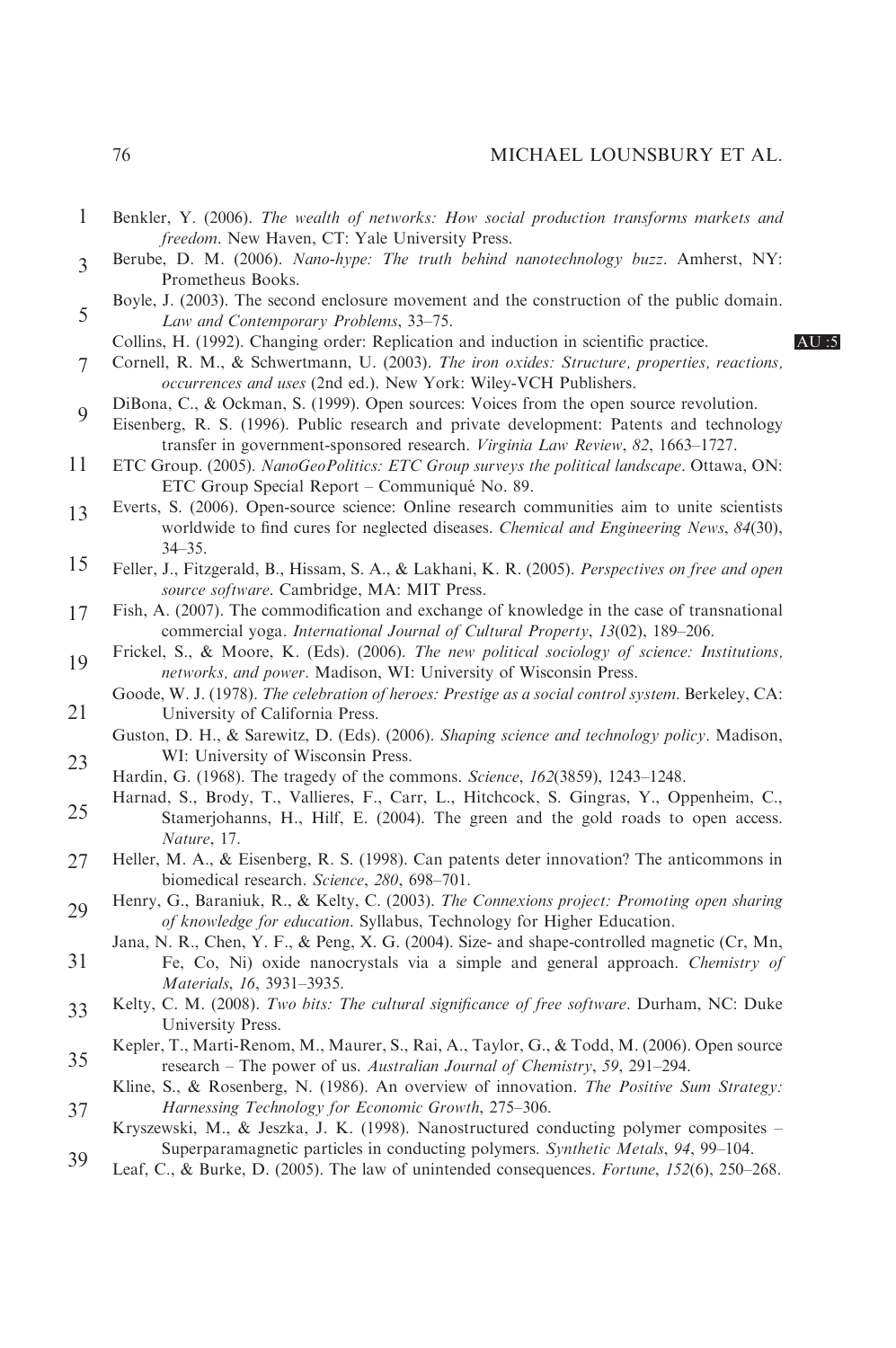- Lerner, J., & Tirole, J. (2002). Some simple economics of open source. Journal of Industrial Economics, 50(2), 197–234. 1
- Lounsbury, M., & Glynn, M. A. (2001). Cultural entrepreneurship: Stories, legitimacy and the acquisition of resources. Strategic Management Journal, 22, 545–564. 3
- Mars, M. M., Slaughter, S., & Rhoades, G. (Forthcoming). The state-sponsored student entrepreneur. Journal of Higher Education. 5
- Mayo, J. T., et al. (2007). The effect of nanocrystalline magnetite size on arsenic removal. Science and Technology of Advanced Materials, 8, 71–75. 7
- McMichael, P. (1996). Development and social change: A global perspective. Thousand Oaks, CA: Pine Forge Press. 9
- Mirowski, P., & Sent, E. (2002). Science bought and sold: Essays in the economics of science. Chicago, IL: University of Chicago Press.
- Mowery, D. C., Nelson, R. R., Sampat, B., & Ziedonis, A. A. (2004). Ivory tower and industrial innovation: University–industry technology transfer before and after the Bayh-Dole Act. Stanford, CA: Stanford University Press. 11 13
- Murray, F., & O'Mahony, S. (2007). Exploring the foundations of cumulative innovation: Implications for organization science. Organization Science, 18, 1–16.
- O'Mahony, S. (2003). Guarding the commons: How community managed software projects protect their work. Research Policy, 32, 1179–1198. 15
- O'Mahony, S., & Ferraro, F. (2007). The emergence of governance in an open source community. Academy of Management Journal, 50, 1079-1106. 17
- Park, J., An, K. J., Hwan, Y. S., Park, J. G., Noh, H. J., Kim, J. Y., Park, J. H., Hwang, N. M., & Hyeon, T. (2004). Ultra-large-scale syntheses of monodisperse nanocrystals. Nature Materials, 3, 891–895. 19
- Pugno, N. M. (2006). On the strength of the carbon nanotube-based space elevator cable: From nanomechanics to megamechanics. Journal of Physics: Condensed Matter, 18(33), S1971–S1990. 21 23
- Rai, A. K. (2005). Open and collaborative research: A new model for biomedicine. In: R. Hahn (Ed.), Intellectual property rights in frontier industries (pp. 131–158). Washington, DC: AEI-Brookings Press. 25
- Raymond, E. (2001). The Cathedral and the Bazaar: Musings on Linux and open source by an accidental revolutionary. New York: O'Reilly Media, Inc. 27
- Rhoten, D., & Powell, W. W. (2007). The frontiers of intellectual property: Expanded protection vs. new models of open science. Annual Review of Law and Social Science, 3. AU :6 29
- Roco, M. C., & Bainbridge, W. S. (Eds). (2001). Societal implications of nanoscience and nanotechnology. Boston, MA: Kluwer Academic Publishers.
- Rose, C. (1986). The comedy of the commons: Custom, commerce, and inherently public property. The University of Chicago Law Review, 53(3), 711–781. 31
- Sachidanandam, R., Weissman, D., Schmidt, S. C., Kakol, J. M., Stein, L. D., Marth, G., Sherry, S., Mullikin, J. C., Mortimore, B. J., Willey, D. L., Hunt, S. E., Cole, C. G., Coggill, P. C., Rice, C. M., Ning, Z., Rogers, J., Bentley, D. R., Kwok, P.-Y., 33
- Mardis, E. R., & Yeh, R. T. (2001). A map of human genome sequence variation containing 1.42 million single nucleotide polymorphisms. Nature, 409(6822), 928. 35
- Salamanca-Buentello, F., Persad, D., Court, E., Martin, D., Daar, A., & Singer, P. (2005). Nanotechnology and the developing world. PLoS Medicine, 2(5), e97. 37
- Sampat, B. (2003). Recent changes in patent policy and the ''privatization'' of knowledge: Causes, consequences, and implications for developing countries. In: D. Sarewitz (Ed.), 39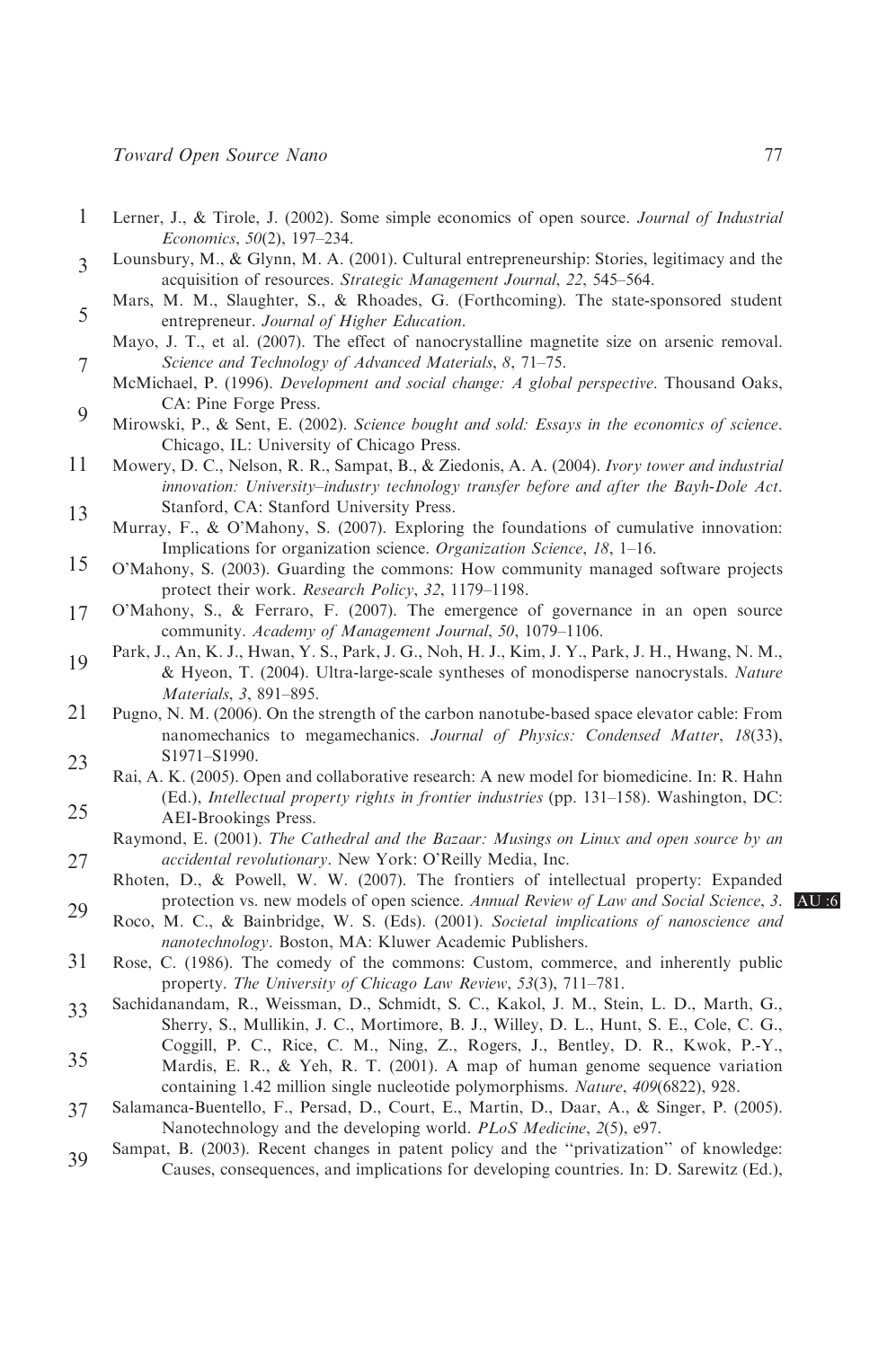#### 78 MICHAEL LOUNSBURY ET AL.

- Knowledge flows and knowledge collectives: Understanding the role of science and technology in development (Vol. 1, pp. 39–81). Washington, DC: Center for Science Policy and Outcomes. 1 3
- Sapra, S., Rogach, A. L., & Feldmann, J. (2006). Phosphine-free synthesis of monodisperse CdSe nanocrystals in olive oil. Journal of Materials Chemistry, 16, 3391–3395.
- Slaughter, S., & Leslie, L. L. (1999). Academic capitalism: Politics, policies, and the entrepreneurial university. The Johns Hopkins University Press. AU :7 5
- Slaughter, S., & Rhoades, G. (2004). Academic capitalism and the new economy: Markets, state, and higher education. The Johns Hopkins University Press. 7
- Strathern, M. (2000). Audit cultures: Anthropological studies in accountability, ethics, and the academy. Routledge.  $\overline{Q}$
- Suber, P. (2002). Open access to the scientific journal literature. Journal of Biology,  $I(1)$ , 1–3.
- Sun, S. H., & Zeng, H. (2002). Size-controlled synthesis of magnetite nanoparticles. Journal of the American Chemical Society, 124, 8204–8205. 11
- Tartaj, P., Morales, M., Veintemillas-Verdaguer, S., Gonzalez-Carreno, T., & Serna, C. (2003). The preparation of magnetic nanoparticles for applications in biomedicine. Journal of Physics D: Applied Physics, 36, R182–R197. 13
- Trune, D., & Goslin, L. (1998). University technology transfer programs: A profit/loss analysis. Technological Forecasting and Social Change, 57, 197–204. 15
- Vallas, S. P., & Kleinman, D. L. (2007). Contradiction, convergence and the knowledge economy: The confluence of academic and commercial biotechnology. Socio-Economic Review. 17 19
- Walsh, J. P., Cho, C., & Cohen, W. M. (2005). View from the bench: Patents and material transfers. Science, 309, 2002–2003.
- Walsh, J. P., Cohen, W. M., & Arora, A. (2003). Working through the patent problem. Science, 299, 1021. 21
- Weber, S. (2005). The success of open source. Cambridge, MA: Harvard University Press. Woodhouse, E. J. (2006). Nanoscience, green chemistry, and the privileged position of science. In: S. Frickel & K. Moore (Eds), The new political sociology of science: Institutions, 23 25
- networks, and power (pp. 148–181). Madison, WI: University of Wisconsin Press. Wynne, B. (1995). Public understanding of science. In: S. Jasanoff, G. E. Markle, J. C.
- Petersen & T. Pinch (Eds), Handbook of science and technology studies (pp. 361–388). Thousand Oaks, CA: Sage. 27
- Yavuz, C. T., et al. (2006). Low-field magnetic separation of monodisperse  $Fe<sub>3</sub>O<sub>4</sub>$  nanocrystals. Science, 314, 964–967. 29
- Yean, S., et al. (2005). Effect of magnetite particle size on adsorption and desorption of arsenite and arsenate. Journal of Materials Research, 20, 3255–3264. 31
- Yu, W. W., Falkner, J. C., Yavuz, C. T., & Colvin, V. L. (2004). Synthesis of monodisperse iron oxide nanocrystals by thermal decomposition of iron carboxylate salts. Chemical Communications, 2306–2307. 33
- 35

37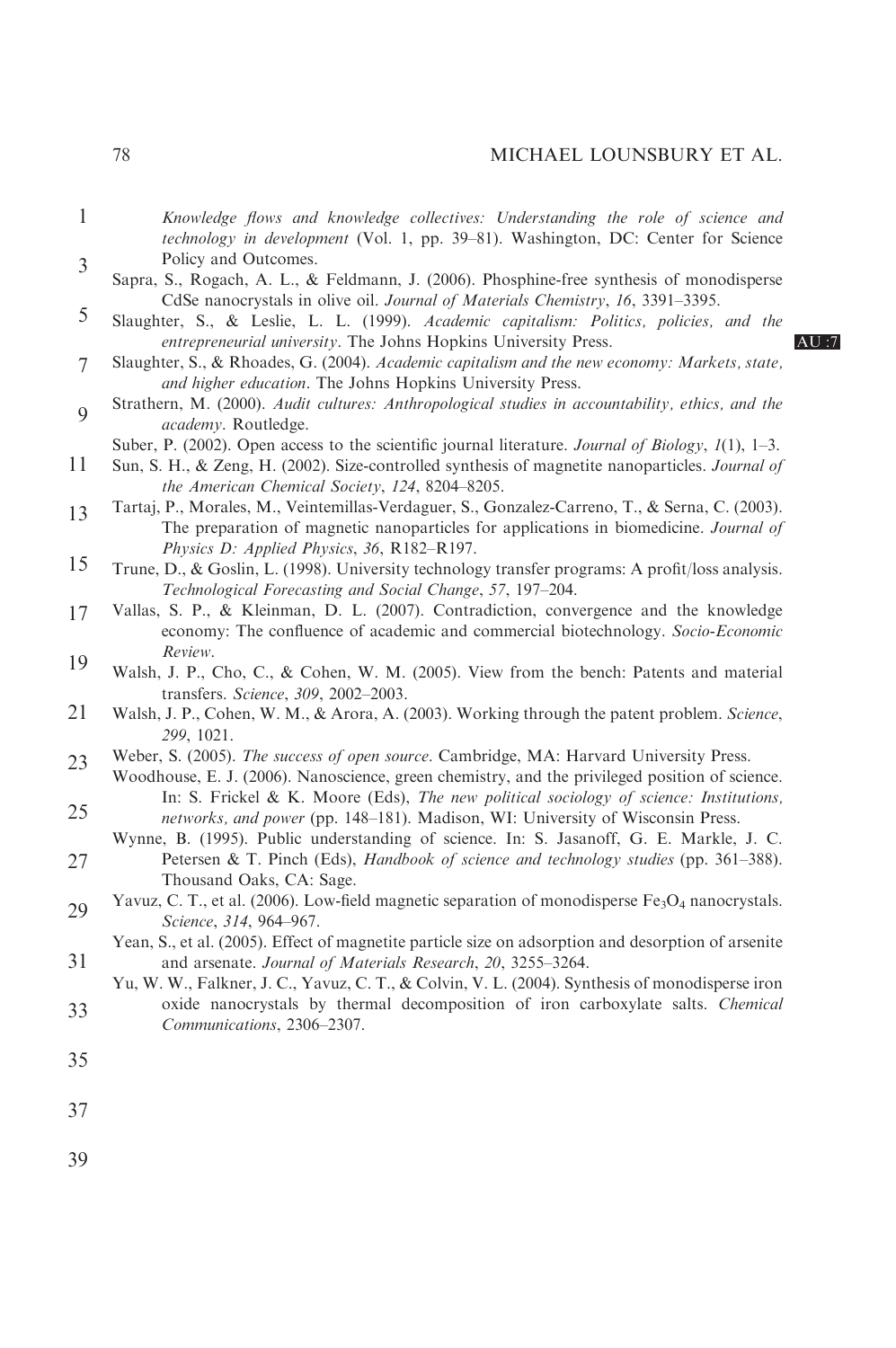### AUTHOR QUERY FORM

| Emera |
|-------|
|       |

| Id. | <b>Book: ASEI-V019</b> | Please e-mail or fax your responses<br>and any corrections to: |
|-----|------------------------|----------------------------------------------------------------|
|     | <b>Chapter: 3</b>      | E-mail:<br><b>Fax:</b>                                         |

7 Dear Author,

**9** 11 During the preparation of your manuscript for typesetting, some questions may have arisen. These are listed below. Please check your typeset proof carefully and mark any corrections in the margin of the proof or compile them as a separate list.

#### Disk use

- 13 Sometimes we are unable to process the electronic file of your article and/or artwork. If this is the case, we have proceeded by:
- 15  $\Box$  Scanning (parts of) your article  $\Box$  Rekeying (parts of) your article
- 17  $\Box$  Scanning the artwork

#### Bibliography

- 19 If discrepancies were noted between the literature list and the text references, the following may apply:
- 21  $\Box$  The references listed below were noted in the text but appear to be missing from your literature list. Please complete the list or remove the references from the text.
- 23 25  $\Box$  UNCITED REFERENCES: This section comprises references that occur in the reference list but not in the body of the text. Please position each reference in the text or delete it. Any reference not dealt with will be retained in this section.
- 27 Queries and/or remarks

| 29       | Location in<br>Article | Query / remark                                                                                                             | Response |
|----------|------------------------|----------------------------------------------------------------------------------------------------------------------------|----------|
| 31       | AI:1                   | In Table 1 please provide the<br>significance of the asterisk.                                                             |          |
| 33       | AU:2                   | Please check the usage of FOSS<br>in the text.                                                                             |          |
| 35<br>37 | AI:3                   | In the footnote, the text seems a<br>bit ambiguous in the following<br>sentence: "It could<br>increasethem to use." Please |          |
| 39       |                        | check and confirm.                                                                                                         |          |